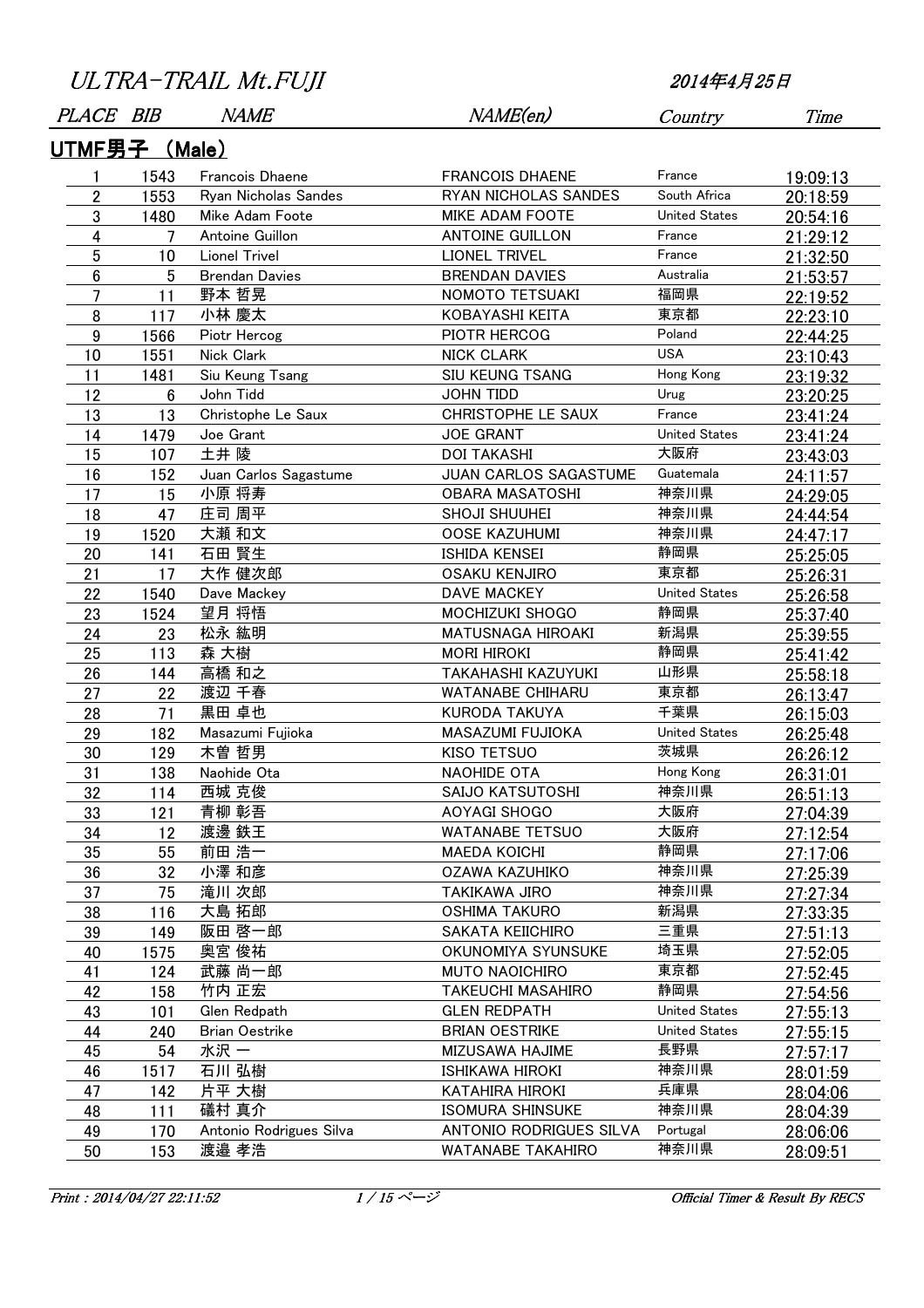| ULTRA-TRAIL Mt.FUJI |  |
|---------------------|--|
|---------------------|--|

| PLACE BIB     |      | <i>NAME</i>                 | NAME(en)                 | Country              | Time     |
|---------------|------|-----------------------------|--------------------------|----------------------|----------|
| UTMF男子 (Male) |      |                             |                          |                      |          |
| 51            | 175  | 黒澤 孔介                       | <b>KUROSAWA KOSUKE</b>   | 東京都                  | 28:13:38 |
| 52            | 40   | 木村 正文                       | KIMURA MASAFUMI          | 徳島県                  | 28:22:19 |
| 53            | 168  | 鹿島田 浩二                      | KASHIMADA KOJI           | 東京都                  | 28:24:07 |
| 54            | 30   | 島田 哲                        | SHIMADA TETSU            | 東京都                  | 28:27:21 |
| 55            | 103  | 稲次 寿史                       | <b>INAJI HISASHI</b>     | 兵庫県                  | 28:28:11 |
| 56            | 195  | 奥村 直樹                       | <b>OKUMURA NAOKI</b>     | 東京都                  | 28:29:56 |
| 57            | 41   | 鶴見 英斉                       | <b>TSURUMI HIDENARI</b>  | 埼玉県                  | 28:39:15 |
| 58            | 164  | Shing Yip Lam               | SHING YIP LAM            | Hong Kong            | 28:48:26 |
| 59            | 201  | Jonathan Ng                 | <b>JONATHAN NG</b>       | Hong Kong            | 28:48:26 |
| 60            | 352  | 西村 広和                       | NISHIMURA HIROKAZU       | 滋賀県                  | 28:52:28 |
| 61            | 68   | 柳下 大                        | YAGISHITA DAI            | 埼玉県                  | 28:52:32 |
| 62            | 31   | 大竹 弘之                       | <b>OTAKE HIROYUKI</b>    | 大阪府                  | 28:52:43 |
| 63            | 1510 | 大内 直樹                       | <b>OUCHI NAOKI</b>       | 長野県                  | 28:52:47 |
| 64            | 84   | 渡辺 邦久                       | <b>WATANABE KUNIHISA</b> | 東京都                  | 28:56:24 |
| 65            | 219  | 大曽根 真                       | <b>OSONE SHIN</b>        | 茨城県                  | 28:58:43 |
| 66            | 348  | 舘下 賢二                       | <b>TATESHITA KENJI</b>   | 静岡県                  | 29:01:13 |
| 67            | 162  | Fernando De Samaniego Steta | FERNANDO DE SAMANIEGO    | <b>United States</b> | 29:07:31 |
| 68            | 190  | 松村 博史                       | <b>MATSUMURA HIROSHI</b> | 東京都                  | 29:15:14 |
| 69            | 166  | 及川 耕太郎                      | OIKAWA KOTARO            | 北海道                  | 29:15:43 |
| 70            | 70   | 大河原 斉揚                      | OKAWARA NARIAKI          | 東京都                  | 29:18:28 |
| 71            | 45   | 谷北 勇二                       | <b>TANIKITA YUUJI</b>    | 滋賀県                  | 29:33:55 |
| 72            | 493  | Tegyn James Angel           | TEGYN JAMES ANGEL        | Australia            | 29:37:43 |
| 73            | 328  | 梯 大悟                        | <b>KAKEHASHI TAIGO</b>   | 東京都                  | 29:37:51 |
| 74            | 228  | Michael Ormiston            | MICHAEL ORMISTON         | Hong Kong            | 29:38:58 |
| 75            | 270  | Paul Cuthbert               | PAUL CUTHBERT            | Australia            | 29:39:08 |
| 76            | 253  | Kai Wei Ong                 | <b>KAI WEI ONG</b>       | Singapore            | 29:40:45 |
| 77            | 137  | Sean Abbott                 | <b>SEAN ABBOTT</b>       | Hong Kong            | 29:45:16 |
| 78            | 181  | Zi Chen Wang                | <b>ZI CHEN WANG</b>      | China                | 29:46:01 |
| 79            | 221  | 斉賀 洋明                       | SAIGA HIROAKI            | 兵庫県                  | 29:46:17 |
| 80            | 977  | 玉上 昌彦                       | TAMAKAMI MASAHIKO        | 静岡県                  | 29:47:36 |
| 81            | 1534 | 栗原 朋之                       | KURIHARA TOMOYUKI        | 神奈川県                 | 29:53:59 |
| 82            | 64   | 齋藤 誠司                       | SAITO SEIJI              | 神奈川県                 | 29:58:34 |
| 83            | 197  | 高島 伸介                       | TAKASHIMA NOBUYUKI       | 大阪府                  | 29:59:51 |
| 84            | 163  | Chris Peter Near            | <b>CHRIS PETER NEAR</b>  | United Kingdom       | 30:01:17 |
| 85            | 56   | 仲川 貴士                       | NAKAGAWA TAKASHI         | 新潟県                  | 30:25:51 |
| 86            | 125  | 仁科 昌憲                       | NISHINA SOKEN            | 東京都                  | 30:37:18 |
| 87            | 456  | 小野 明雄                       | ONO AKIO                 | 東京都                  | 30:37:57 |
| 88            | 96   | 多田 数進                       | TADA KAZUNOBU            | 徳島県                  | 30:40:55 |
| 89            | 354  | 大西 一成                       | <b>ONISHI KAZUNARI</b>   | 北海道                  | 30:46:31 |
| 90            | 99   | 青木 良夫                       | <b>AOKI YOSHIO</b>       | 東京都                  | 30:48:43 |
| 91            | 223  | 齋藤 俊                        | <b>SAITO SHUN</b>        | 栃木県                  | 30:50:18 |
| 92            | 211  | 池田 雅史                       | <b>IKEDA MASASHI</b>     | 京都府                  | 30:52:55 |
| 93            | 27   | 吉田 賢治                       | YOSHIDA KENJI            | 神奈川県                 | 30:54:04 |
| 94            | 65   | Erwan Le Bras               | <b>ERWAN LE BRAS</b>     | 神奈川県                 | 30:56:40 |
| 95            | 77   | 岡本 直也                       | OKAMOTO NAOYA            | 神奈川県                 | 31:09:45 |
| 96            | 1118 | 白井 潤                        | <b>SHIRAI JUN</b>        | 滋賀県                  | 31:14:59 |
| 97            | 261  | HSIN PING WU                | HSIN PING WU             | Singapore            | 31:23:17 |
| 98            | 109  | 高岡 幸士朗                      | TAKAOKA KOSHIRO          | 愛知県                  | 31:37:45 |
| 99            | 1478 | Fabrice Armand              | <b>FABRICE ARMAND</b>    | Reunion              | 31:38:24 |
| 100           | 167  | 朽見 太朗                       | <b>KUCHIMI TARO</b>      | 東京都                  | 31:40:57 |

Print : 2014/04/27 22:11:53 2/15 ページ · 2016 0fficial Timer & Result By RECS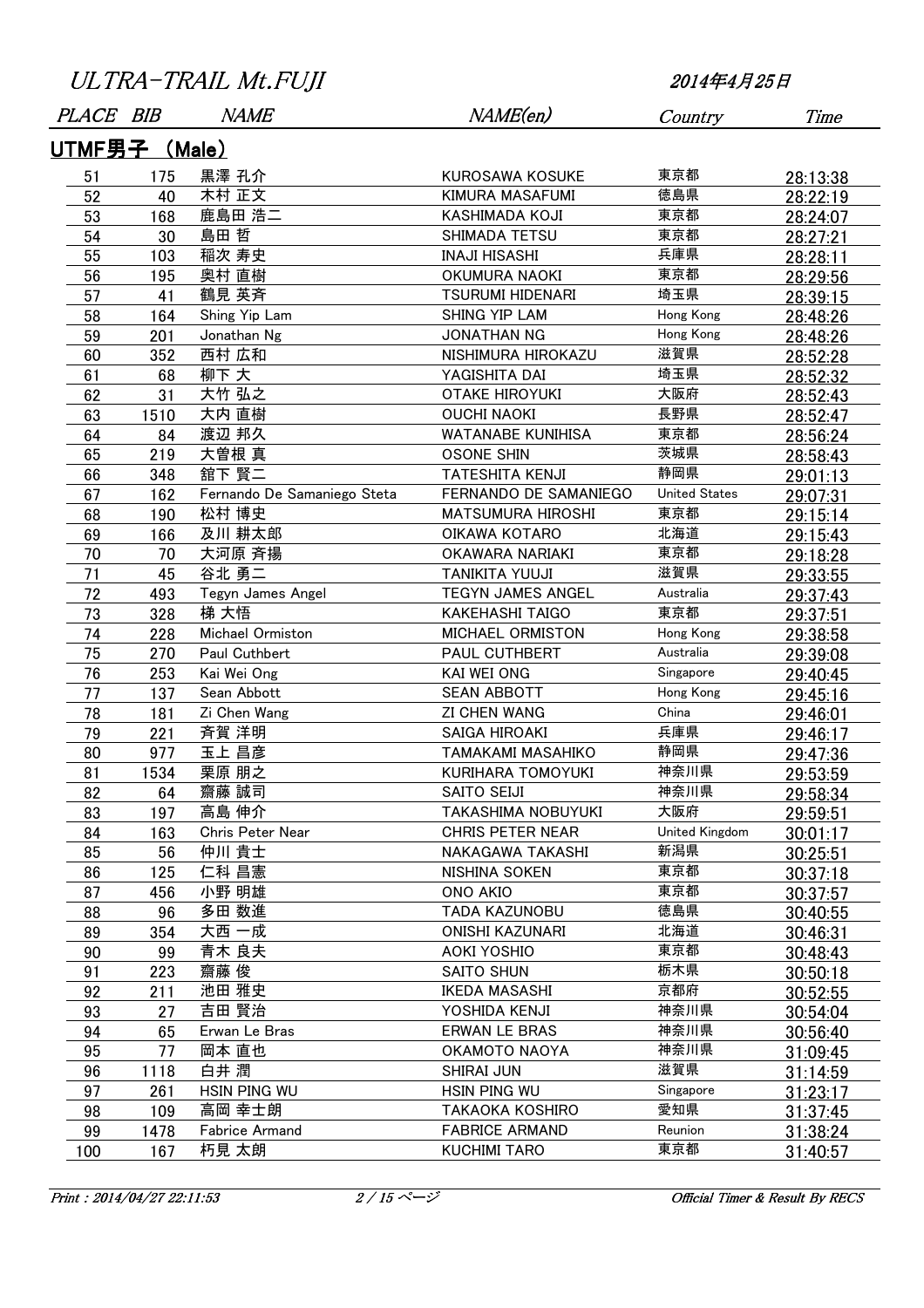| PLACE BIB     |      | <i>NAME</i>            | NAME(en)                 | Country              | Time     |  |  |  |
|---------------|------|------------------------|--------------------------|----------------------|----------|--|--|--|
| UTMF男子 (Male) |      |                        |                          |                      |          |  |  |  |
| 101           | 405  | 牧野 公文                  | <b>MAKINO TAKAFUMI</b>   | 広島県                  | 31:42:37 |  |  |  |
| 102           | 189  | Eric Tang              | <b>ERIC TANG</b>         | Hong Kong            | 31:44:34 |  |  |  |
| 103           | 585  | 野中 正和                  | NONAKA MASAKAZU          | 愛知県                  | 31:44:56 |  |  |  |
| 104           | 193  | 木村 洋史                  | <b>KIMURA HIROSHI</b>    | 千葉県                  | 31:46:29 |  |  |  |
| 105           | 894  | Simon Sandoval         | SIMON SANDOVAL           | Philippines          | 31:47:26 |  |  |  |
| 106           | 376  | 木下 芳郎                  | KINOSHITA YOSHIRO        | 神奈川県                 | 31:48:35 |  |  |  |
| 107           | 392  | Ryan Chi Chung Cheng   | RYAN CHI CHUNG CHENG     | Hong Kong            | 31:50:23 |  |  |  |
| 108           | 82   | 佐藤 潤一                  | <b>SATO JUNICHI</b>      | 神奈川県                 | 31:54:49 |  |  |  |
| 109           | 106  | 眞舩 孝道                  | <b>MAFUNE TAKAMICHI</b>  | 福島県                  | 32:06:00 |  |  |  |
| 110           | 59   | 高橋 健司                  | <b>TAKAHASHI KENJI</b>   | 東京都                  | 32:12:57 |  |  |  |
| 111           | 213  | 中井 健介                  | <b>NAKAI KENSUKE</b>     | 大阪府                  | 32:13:24 |  |  |  |
| 112           | 230  | Sigurdur Kiernan       | <b>SIGURDUR KIERNAN</b>  | Iceland              | 32:16:46 |  |  |  |
| 113           | 88   | 渡辺 達也                  | <b>WATANABE TATSUYA</b>  | 神奈川県                 | 32:17:14 |  |  |  |
| 114           | 290  | 石井 尚久                  | <b>ISHII NAOHISA</b>     | 東京都                  | 32:19:51 |  |  |  |
| 115           | 198  | 坂藤 公將                  | SAKATO KIMIMASA          | 兵庫県                  | 32:23:19 |  |  |  |
| 116           | 423  | 安田 邦夫                  | YASUDA KUNIO             | 滋賀県                  | 32:23:38 |  |  |  |
| 117           | 212  | 前田 圭紀                  | <b>MAEDA TAMAKI</b>      | 東京都                  | 32:25:24 |  |  |  |
| 118           | 440  | 渡辺 文隆                  | <b>WATANABE FUMITAKA</b> | 神奈川県                 | 32:35:05 |  |  |  |
| 119           | 668  | Sy Tak Chun            | SY TAK CHUN              | Hong Kong            | 32:35:56 |  |  |  |
| 120           | 289  | 星野 耕平                  | <b>HOSHINO KOHEI</b>     | 東京都                  | 32:36:53 |  |  |  |
| 121           | 278  | 長谷川 大吾                 | HASEGAWA DAIGO           | 東京都                  | 32:45:31 |  |  |  |
| 122           | 148  | 酒井 健嗣                  | SAKAI KENSHI             | 千葉県                  | 32:46:32 |  |  |  |
| 123           | 642  | 松井 勝美                  | <b>MATSUI KATSUMI</b>    | 愛知県                  | 32:57:44 |  |  |  |
| 124           | 1488 | 山中 洋                   | YAMANAKA HIROSHI         | 埼玉県                  | 32:58:52 |  |  |  |
| 125           | 66   | 望野 崇博                  | <b>MOCHINO TAKAHIRO</b>  | 神奈川県                 | 33:02:16 |  |  |  |
| 126           | 160  | Jordan Langen          | <b>JORDAN LANGEN</b>     | <b>United States</b> | 33:07:55 |  |  |  |
| 127           | 46   | Paul Walsh             | PAUL WALSH               | 広島県                  | 33:07:55 |  |  |  |
| 128           | 174  | Brian Melia            | <b>BRIAN MELIA</b>       | United Kingdom       | 33:13:45 |  |  |  |
| 129           | 187  | Michael Hughes         | <b>MICHAEL HUGHES</b>    | Australia            | 33:13:45 |  |  |  |
| 130           | 356  | 加藤 雅博                  | KATO MASAHIRO            | 愛知県                  | 33:14:29 |  |  |  |
| 131           | 431  | <b>Thomas Nigg</b>     | <b>THOMAS NIGG</b>       | Switzerland          | 33:17:41 |  |  |  |
| 132           | 231  | Santiago Esteller Arin | SANTIAGO ESTELLER ARIN   | Spain                | 33:28:46 |  |  |  |
| 133           | 385  | 大薗 博之                  | OSONO HIROYUKI           | 東京都                  | 33:28:48 |  |  |  |
| 134           | 80   | 宮本 定治                  | <b>MIYAMOTO SADAHARU</b> | 静岡県                  | 33:29:59 |  |  |  |
| 135           | 345  | 合田 安宏                  | <b>GODA YASUHIRO</b>     | 神奈川県                 | 33:31:11 |  |  |  |
| 136           | 180  | 諸岡 正史                  | <b>MOROKA MASASHI</b>    | 愛知県                  | 33:31:24 |  |  |  |
| 137           | 308  | 松尾 啓孝                  | <b>MATSUO HIROTAKA</b>   | 東京都                  | 33:31:55 |  |  |  |
| 138           | 67   | 萩原 久也                  | HAGIWARA HISAYA          | 神奈川県                 | 33:50:54 |  |  |  |
| 139           | 346  | 澤口 淳                   | SAWAGUCHI JUN            | 東京都                  | 33:54:09 |  |  |  |
| 140           | 179  | 森 貞文                   | <b>MORI SADANORI</b>     | 愛知県                  | 33:58:10 |  |  |  |
| 141           | 897  | Daniel Skog            | <b>DANIEL SKOG</b>       | Sweden               | 33:58:23 |  |  |  |
| 142           | 1486 | 椎山 宗一郎                 | SHIIYAMA SOICHIRO        | 福岡県                  | 33:58:59 |  |  |  |
| 143           | 416  | 高木 智史                  | <b>TAKAKI SATOSHI</b>    | 宮崎県                  | 33:59:00 |  |  |  |
| 144           | 1109 | 岩瀬 雅美                  | <b>IWASE MASAMI</b>      | 栃木県                  | 34:00:19 |  |  |  |
| 145           | 53   | 上土井 守                  | JODOI MAMORU             | 神奈川県                 | 34:07:00 |  |  |  |
| 146           | 238  | 林 竜也                   | <b>HAYASHI TATSUYA</b>   | 神奈川県                 | 34:10:25 |  |  |  |
| 147           | 782  | Luciano Medina         | LUCIANO MEDINA           | Spain                | 34:16:57 |  |  |  |
| 148           | 147  | 清水 智明                  | SHIMIZU TOMOAKI          | 神奈川県                 | 34:18:47 |  |  |  |
| 149           | 57   | 笠島 光男                  | KASAJIMA MITSUO          | 茨城県                  | 34:19:54 |  |  |  |
| 150           | 292  | 粉川 直樹                  | KOGAWA NAOKI             | 群馬県                  | 34:20:26 |  |  |  |
|               |      |                        |                          |                      |          |  |  |  |

Print : 2014/04/27 22:11:53 3/15 ページ Official Timer & Result By RECS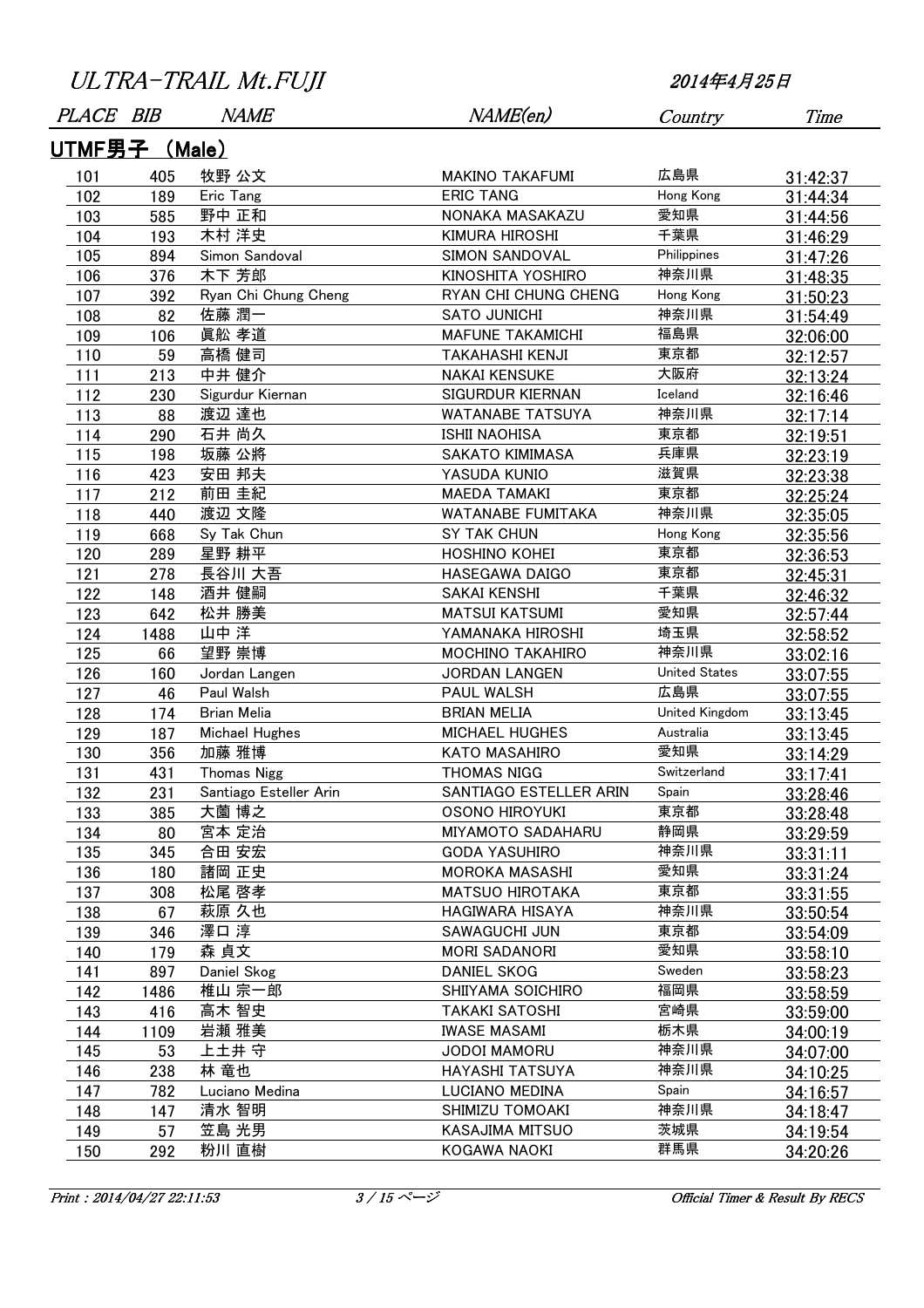| <i>PLACE</i>         | BIB  | <i>NAME</i>            | NAME(en)                 | Country              | Time     |  |  |  |
|----------------------|------|------------------------|--------------------------|----------------------|----------|--|--|--|
| <u>UTMF男子 (Male)</u> |      |                        |                          |                      |          |  |  |  |
| 151                  | 402  | Noureddine Sahibi      | NOUREDDINE SAHIBI        | China                | 34:20:26 |  |  |  |
| 152                  | 350  | 松井 啓                   | <b>MATSUI AKIRA</b>      | 静岡県                  | 34:21:23 |  |  |  |
| 153                  | 460  | 久保田 政志                 | KUBOTA MASASHI           | 静岡県                  | 34:21:24 |  |  |  |
| 154                  | 311  | 岡野 昌治                  | <b>OKANO SHOJI</b>       | 埼玉県                  | 34:22:05 |  |  |  |
| 155                  | 370  | 小松 俊之                  | KOMATSU TOSHIYUKI        | 東京都                  | 34:24:12 |  |  |  |
| 156                  | 310  | 大庭 崇嗣                  | <b>OBA TAKASHI</b>       | 千葉県                  | 34:25:30 |  |  |  |
| 157                  | 118  | 古賀 善広                  | KOGA YOSHIHIRO           | 京都府                  | 34:26:33 |  |  |  |
| 158                  | 1058 | 地引 宏和                  | <b>JIBIKI HIROKAZU</b>   | 茨城県                  | 34:26:53 |  |  |  |
| 159                  | 351  | 竹内 和彦                  | <b>TAKEUCHI KAZUHIKO</b> | 愛知県                  | 34:26:59 |  |  |  |
| 160                  | 273  | <b>Brian Beckstead</b> | <b>BRIAN BECKSTEAD</b>   | <b>United States</b> | 34:27:28 |  |  |  |
| 161                  | 320  | 箭内 紀男                  | YANAI TOSHIO             | 山梨県                  | 34:28:12 |  |  |  |
| 162                  | 340  | 瀧田 力                   | <b>TAKITA CHIKARA</b>    | 埼玉県                  | 34:29:20 |  |  |  |
| 163                  | 24   | 飴本 義一                  | AMEMOTO YOSHIKAZU        | 神奈川県                 | 34:31:11 |  |  |  |
| 164                  | 89   | 柿沼 正人                  | KAKINUMA MASATO          | 埼玉県                  | 34:32:28 |  |  |  |
| 165                  | 452  | 岩名 大樹                  | <b>IWANA DAIKI</b>       | 大阪府                  | 34:34:37 |  |  |  |
| 166                  | 641  | 本谷 晃嗣                  | <b>MOTOYA KOJI</b>       | 神奈川県                 | 34:37:04 |  |  |  |
| 167                  | 100  | 酒井 丈                   | SAKAI TAKESHI            | 東京都                  | 34:41:27 |  |  |  |
| 168                  | 326  | 濱田 善和                  | HAMADA YOSHIKAZU         | 大阪府                  | 34:42:21 |  |  |  |
| 169                  | 1519 | 加藤 元毅                  | KATO MOTOKI              | 東京都                  | 34:43:16 |  |  |  |
| 170                  | 789  | 熊田 慶司                  | <b>KUMADA KEIJI</b>      | 千葉県                  | 34:44:05 |  |  |  |
| 171                  | 271  | Chun Kit Tsang         | CHUN KIT TSANG           | Hong Kong            | 34:47:49 |  |  |  |
| 172                  | 307  | 佐川 健一郎                 | <b>SAGAWA KENICHIRO</b>  | 北海道                  | 34:48:30 |  |  |  |
| 173                  | 584  | 田村 嘉英                  | <b>TAMURA YOSHIHIDE</b>  | 埼玉県                  | 34:52:22 |  |  |  |
| 174                  | 579  | 藤川 昭彦                  | FUJIKAWA AKIHIKO         | 千葉県                  | 34:53:27 |  |  |  |
| 175                  | 266  | Adrian Barrus          | <b>ADRIAN BARRUS</b>     | Hong Kong            | 34:57:32 |  |  |  |
| 176                  | 299  | 阿部 一成                  | ABE KAZUNARI             | 東京都                  | 34:57:43 |  |  |  |
| 177                  | 497  | Alejandro Lopez Reyes  | ALEJANDRO LOPEZ REYES    | Mexico               | 34:58:12 |  |  |  |
| 178                  | 341  | 藤田 新二                  | <b>FUJITA SHINJI</b>     | 千葉県                  | 34:58:43 |  |  |  |
| 179                  | 126  | 伊藤 史                   | <b>ITO FUBITO</b>        | 岐阜県                  | 35:03:59 |  |  |  |
| 180                  | 285  | 清水 弘明                  | SHIMIZU HIROAKI          | 千葉県                  | 35:10:11 |  |  |  |
| 181                  | 1048 | 谷口 勝彦                  | TANIGUCHI KATSUHIKO      | 大阪府                  | 35:15:49 |  |  |  |
| 182                  | 258  | Regis Cabaret          | <b>REGIS CABARET</b>     | Singapore            | 35:16:28 |  |  |  |
| 183                  | 286  | 池田 偉佐雄                 | <b>IKEDA ISAO</b>        | 神奈川県                 | 35:22:59 |  |  |  |
| 184                  | 338  | 芦澤 良太                  | <b>ASHIZAWA RYOTA</b>    | 山梨県                  | 35:23:37 |  |  |  |
| 185                  | 344  | 伊藤 浩一                  | <b>ITO KOICHI</b>        | 愛知県                  | 35:25:55 |  |  |  |
| 186                  | 520  | 岡村 栄二                  | <b>OKAMURA EIJI</b>      | 神奈川県                 | 35:26:44 |  |  |  |
| 187                  | 154  | 大嶋 慎也                  | <b>OSHIMA SHINYA</b>     | 栃木県                  | 35:27:17 |  |  |  |
| 188                  | 893  | Chi Fai Chan           | CHI FAI CHAN             | Hong Kong            | 35:28:50 |  |  |  |
| 189                  | 534  | 渋谷 満                   | SHIBUTANI MITSURU        | 神奈川県                 | 35:31:27 |  |  |  |
| 190                  | 994  | 秋元 恒郎                  | <b>AKIMOTO TSUNEO</b>    | 埼玉県                  | 35:37:50 |  |  |  |
| 191                  | 683  | 工藤 雄太                  | <b>KUDO YUUTA</b>        | 東京都                  | 35:38:23 |  |  |  |
| 192                  | 570  | 山谷 勝美                  | YAMAYA KATSUMI           | 神奈川県                 | 35:47:44 |  |  |  |
| 193                  | 288  | 岩永 広貴                  | <b>IWANAGA KOKI</b>      | 長崎県                  | 35:51:05 |  |  |  |
| 194                  | 332  | 小川浩                    | <b>OGAWA HIROSHI</b>     | 東京都                  | 35:51:26 |  |  |  |
| 195                  | 679  | 八巻 兼司                  | YAMAKI KENJI             | 埼玉県                  | 35:53:48 |  |  |  |
| 196                  | 254  | Lei Yu                 | LEI YU                   | China                | 35:58:41 |  |  |  |
| 197                  | 987  | 山本 一彦                  | YAMAMOTO KAZUHIKO        | 東京都                  | 36:01:08 |  |  |  |
| 198                  | 309  | 柏原 宏紀                  | <b>KASHIHARA HIROKI</b>  | 広島県                  | 36:03:09 |  |  |  |
| 199                  | 612  | Xuesheng Li            | <b>XUESHENG LI</b>       | China                | 36:03:14 |  |  |  |
| 200                  | 735  | 樋口 裕之                  | <b>HIGUCHI HIROYUKI</b>  | 愛知県                  | 36:03:27 |  |  |  |
|                      |      |                        |                          |                      |          |  |  |  |

Print : 2014/04/27 22:11:53 4 / 15 ページ : 15 Official Timer & Result By RECS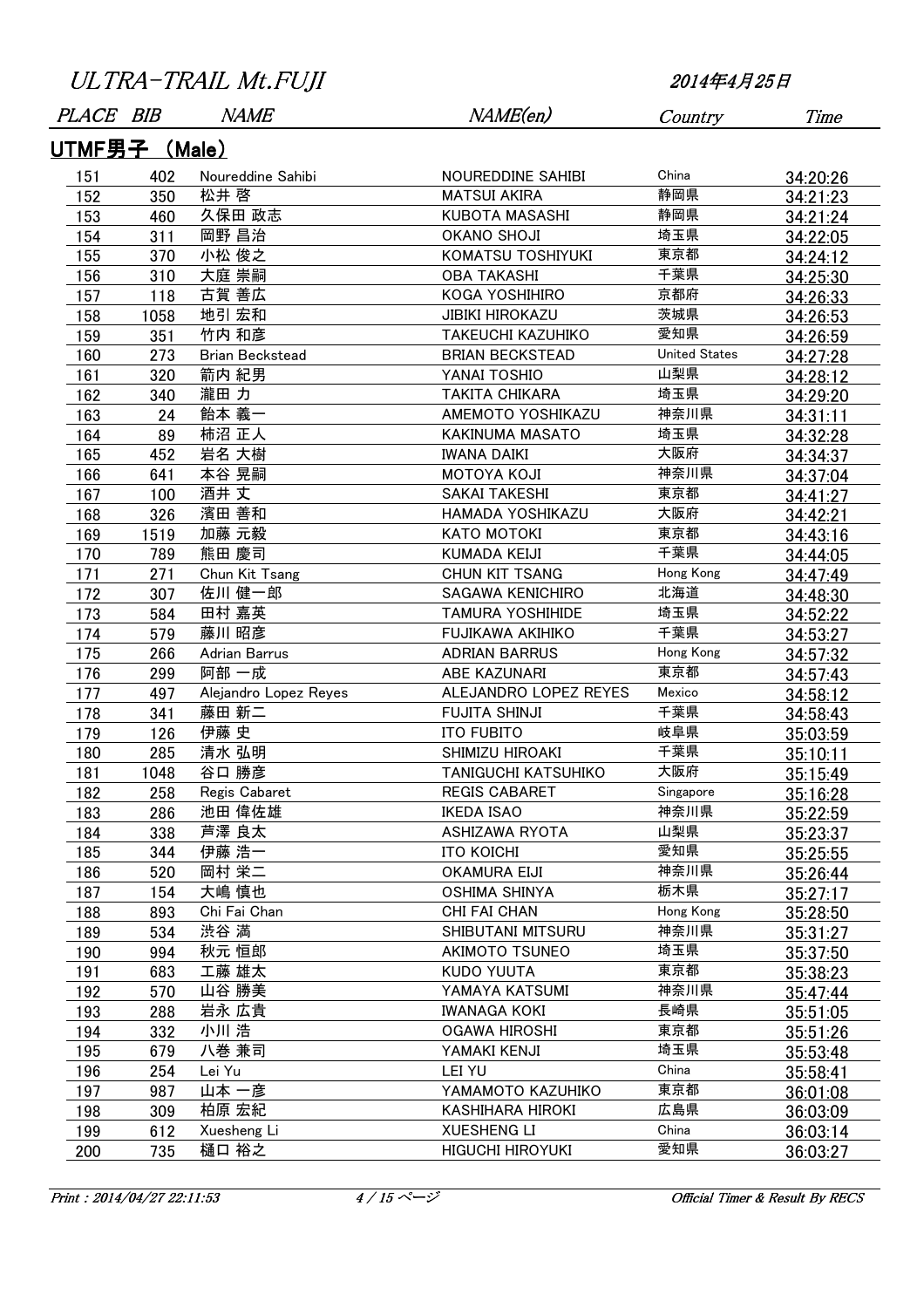| PLACE BIB     |      | <i>NAME</i>          | NAME(en)                    | Country        | Time     |  |  |  |  |
|---------------|------|----------------------|-----------------------------|----------------|----------|--|--|--|--|
| UTMF男子 (Male) |      |                      |                             |                |          |  |  |  |  |
| 201           | 965  | 杉本 裕之                | SUGIMOTO HIROYUKI           | 神奈川県           | 36:05:28 |  |  |  |  |
| 202           | 429  | 村田 成正                | MURATA SHIGEMASA            | 兵庫県            | 36:16:01 |  |  |  |  |
| 203           | 72   | 高橋 智彦                | <b>TAKAHASHI TOMOHIKO</b>   | 東京都            | 36:17:37 |  |  |  |  |
| 204           | 218  | 木下 聡                 | KINOSHITA SATOSHI           | 山梨県            | 36:21:47 |  |  |  |  |
| 205           | 439  | 横山 佳津雄               | YOKOYAMA KAZUO              | 神奈川県           | 36:22:53 |  |  |  |  |
| 206           | 291  | 神原 文和                | KAMBARA FUMIKAZU            | 埼玉県            | 36:27:02 |  |  |  |  |
| 207           | 372  | 中井戸 次郎               | NAKAIDO JIRO                | 奈良県            | 36:27:43 |  |  |  |  |
| 208           | 171  | 大山 直人                | <b>OYAMA NAOTO</b>          | 東京都            | 36:36:02 |  |  |  |  |
| 209           | 419  | 中嶋 一史                | NAKAJIMA KAZUHITO           | 大阪府            | 36:36:18 |  |  |  |  |
| 210           | 378  | 小林 陽輔                | KOBAYASHI YOSUKE            | 埼玉県            | 36:40:45 |  |  |  |  |
| 211           | 477  | 伊藤 拓美                | <b>ITO TAKUMI</b>           | 愛知県            | 36:41:16 |  |  |  |  |
| 212           | 1003 | 伊藤 友英                | ITO TOMOHIDE                | 埼玉県            | 36:42:44 |  |  |  |  |
| 213           | 566  | 笹岡 誠                 | <b>SASAOKA MAKOTO</b>       | 千葉県            | 36:44:47 |  |  |  |  |
| 214           | 613  | Colin Anthony Yarker | <b>COLIN ANTHONY YARKER</b> | United Kingdom | 36:49:47 |  |  |  |  |
| 215           | 995  | 楠元 秀一郎               | KUSUMOTO SHUUICHIRO         | 千葉県            | 36:55:19 |  |  |  |  |
| 216           | 1492 | 大桐 崇道                | <b>OGIRI TAKAMICHI</b>      | 京都府            | 36:55:56 |  |  |  |  |
| 217           | 587  | 荒川 浩一                | <b>ARAKAWA KOICHI</b>       | 神奈川県           | 36:56:41 |  |  |  |  |
| 218           | 498  | Eric Lebrasseur      | <b>ERIC LEBRASSEUR</b>      | Japan          | 36:56:55 |  |  |  |  |
| 219           | 476  | Christophe Gyger     | <b>CHRISTOPHE GYGER</b>     | Switzerland    | 36:56:56 |  |  |  |  |
| 220           | 1489 | 後藤 太志                | <b>GOTO TAISHI</b>          | 神奈川県           | 36:59:32 |  |  |  |  |
| 221           | 73   | 山口 亮太郎               | YAMAGUCHI RYOTARO           | 神奈川県           | 37:00:20 |  |  |  |  |
| 222           | 51   | 西野 康二                | <b>NISHINO KOJI</b>         | 富山県            | 37:04:12 |  |  |  |  |
| 223           | 1023 | 新 健治                 | ATARASHI KENJI              | 東京都            | 37:06:01 |  |  |  |  |
| 224           | 226  | 西村 周之                | NISHIMURA HIROYUKI          | 千葉県            | 37:07:45 |  |  |  |  |
| 225           | 635  | 瀬/口 輝紀               | <b>SENOKUCHI TERUKI</b>     | 神奈川県           | 37:10:06 |  |  |  |  |
| 226           | 383  | 長田 光                 | <b>OSADA HIKARU</b>         | 神奈川県           | 37:10:20 |  |  |  |  |
| 227           | 246  | zhang dong           | <b>ZHANG DONG</b>           | China          | 37:11:56 |  |  |  |  |
| 228           | 599  | Dong Tao             | <b>DONG TAO</b>             | China          | 37:11:58 |  |  |  |  |
| 229           | 249  | Peng Fei Gao         | PENG FEI GAO                | China          | 37:11:58 |  |  |  |  |
| 230           | 1214 | 佐藤 善丈                | <b>SATO YOSHITAKE</b>       | 東京都            | 37:15:56 |  |  |  |  |
| 231           | 293  | 佐藤 和人                | SATO KAZUTO                 | 神奈川県           | 37:16:50 |  |  |  |  |
| 232           | 510  | 関谷 勝司                | SEKIYA KATSUJI              | 東京都            | 37:16:50 |  |  |  |  |
| 233           | 314  | 井上 大丈夫               | <b>INOUE TAKEO</b>          | 東京都            | 37:18:18 |  |  |  |  |
| 234           | 317  | 寸田 英利                | SUNDA HIDETOSHI             | 東京都            | 37:18:20 |  |  |  |  |
| 235           | 548  | 長井 宏賢                | NAGAI HIROTAKA              | 高知県            | 37:21:28 |  |  |  |  |
| 236           | 558  | 田澤 智貴                | <b>TAZAWA TOMOKI</b>        | 千葉県            | 37:21:28 |  |  |  |  |
| 237           | 1565 | 浜梶 富夫                | HAMAKAJI TOMIO              | 島根県            | 37:21:31 |  |  |  |  |
| 238           | 371  | 志村 智也                | SHIMURA TOMOYA              | 京都府            | 37:21:45 |  |  |  |  |
| 239           | 1204 | <b>Ducerf Franck</b> | <b>DUCERF FRANCK</b>        | France         | 37:23:54 |  |  |  |  |
| 240           | 488  | John David Yoon      | JOHN DAVID YOON             | Australia      | 37:25:53 |  |  |  |  |
| 241           | 1528 | 小山田 隆二               | <b>OYAMADA RYUJI</b>        | 山梨県            | 37:31:11 |  |  |  |  |
| 242           | 887  | Bahtiar Salamon      | <b>BAHTIAR SALAMON</b>      | Malaysia       | 37:34:46 |  |  |  |  |
| 243           | 778  | Shuwen Chen          | SHUWEN CHEN                 | China          | 37:45:15 |  |  |  |  |
| 244           | 943  | 丸山 哲英                | <b>MARUYAMA TETSUHIDE</b>   | 東京都            | 37:46:28 |  |  |  |  |
| 245           | 634  | 星川 晶                 | HOSHIKAWA AKIRA             | 愛知県            | 37:47:31 |  |  |  |  |
| 246           | 639  | 大西 誠                 | <b>ONISHI MAKOTO</b>        | 愛知県            |          |  |  |  |  |
| 247           | 418  | 星子 雅司                | HOSHIKO MASASHI             | 千葉県            | 37:49:17 |  |  |  |  |
| 248           | 430  | 白尾 嘉道                | SHIRAO YOSHIMICHI           | 兵庫県            | 37:53:04 |  |  |  |  |
| 249           |      | 菰田 陽一                | KOMODA YOICHI               | 千葉県            | 37:54:18 |  |  |  |  |
|               | 454  | 吉田 洋                 | YOSHIDA HIROSHI             | 埼玉県            | 37:56:59 |  |  |  |  |
| 250           | 784  |                      |                             |                | 37:58:50 |  |  |  |  |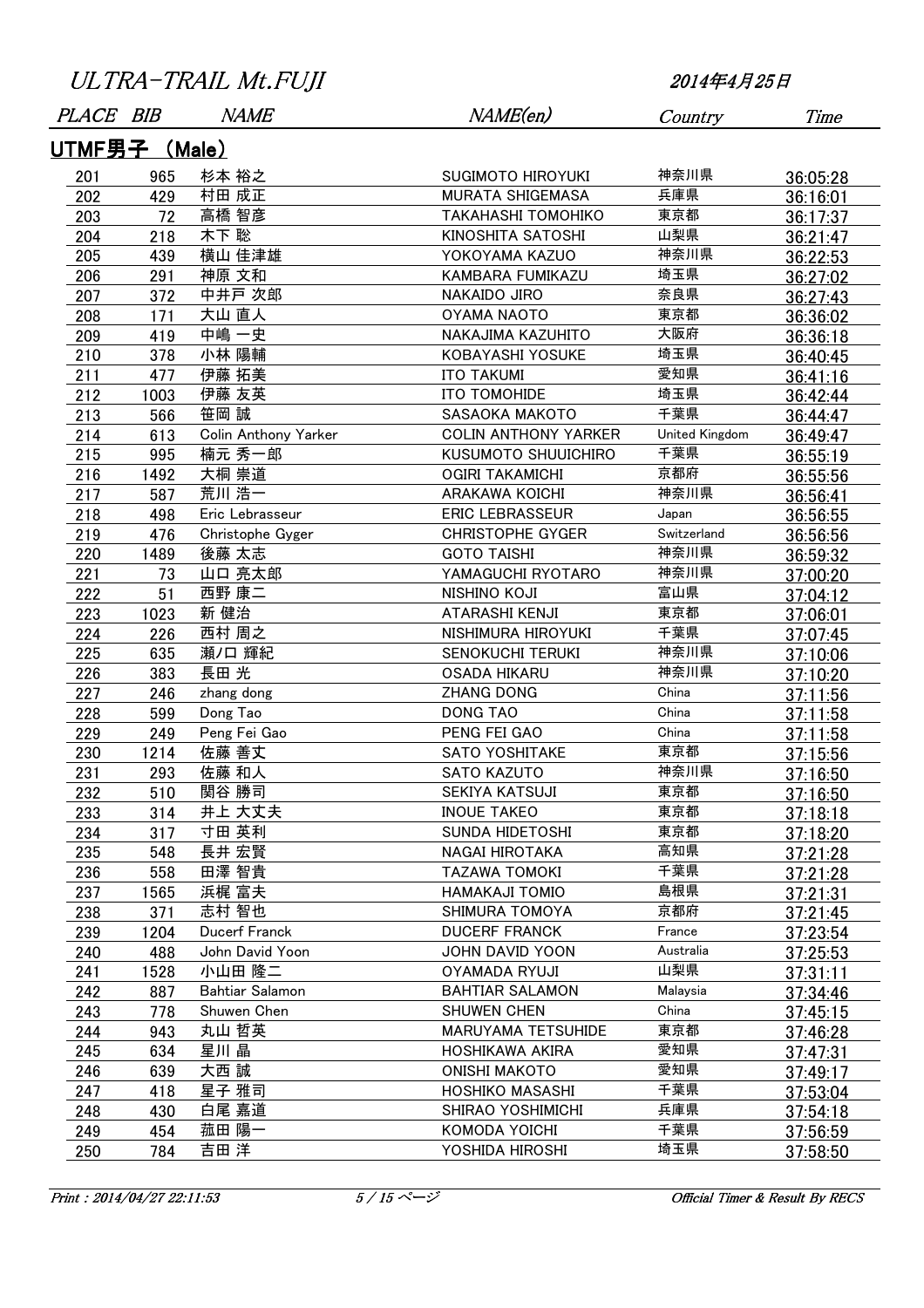| PLACE BIB     |      | <b>NAME</b>               | NAME(en)                   | Country       | Time     |
|---------------|------|---------------------------|----------------------------|---------------|----------|
| UTMF男子 (Male) |      |                           |                            |               |          |
| 251           | 790  | 新海 雅彦                     | SHINKAI MASAHIKO           | 東京都           | 38:03:57 |
| 252           | 1061 | 佐伯 悟                      | <b>SAIKI SATORU</b>        | 京都府           | 38:04:57 |
| 253           | 300  | 井上 信宏                     | <b>INOUE NOBUHIRO</b>      | 兵庫県           | 38:10:47 |
| 254           | 1211 | Pak Hang Chung            | PAK HANG CHUNG             | Hong Kong     | 38:11:37 |
| 255           | 1348 | Ian Ty Wong               | <b>IAN TY WONG</b>         | Hong Kong     | 38:11:37 |
| 256           | 244  | Joon Kiat Yeo             | <b>JOON KIAT YEO</b>       | Singapore     | 38:14:09 |
| 257           | 924  | 安心院 創一郎                   | <b>AJIMI SOICHIRO</b>      | 岐阜県           | 38:14:45 |
| 258           | 480  | 漆原 映彦                     | URUSHIHARA AKIHIKO         | 東京都           | 38:15:13 |
| 259           | 662  | 清宮 正人                     | SEIMIYA MASATO             | 兵庫県           | 38:17:45 |
| 260           | 959  | 雨宮 安良里                    | AMEMIYA ARARI              | 東京都           | 38:22:25 |
| 261           | 538  | 寺西 慶記                     | <b>TERANISHI YOSHINORI</b> | 福岡県           | 38:22:56 |
| 262           | 649  | 八桁 豊喜                     | <b>HAKETA TOYOKI</b>       | 神奈川県          | 38:23:02 |
| 263           | 807  | 東 剛志                      | <b>AZUMA TAKASHI</b>       | 大阪府           | 38:24:17 |
| 264           | 409  | 国井 健三                     | <b>KUNII KENZO</b>         | 栃木県           | 38:24:43 |
| 265           | 732  | 植木 浩行                     | <b>UEKI HIROYUKI</b>       | 千葉県           | 38:29:34 |
| 266           | 407  | 村上 豊                      | MURAKAMI YUTAKA            | 石川県           | 38:29:48 |
| 267           | 363  | 小島 健二                     | KOJIMA KENJI               | 東京都           | 38:32:32 |
| 268           | 333  | 奥野 博士                     | OKUNO HIROSHI              | 長野県           | 38:35:35 |
| 269           | 458  | 遠藤 賢児                     | <b>ENDO KENJI</b>          | 岐阜県           | 38:37:20 |
| 270           | 569  | 田村 展也                     | <b>TAMURA NOBUYA</b>       | 東京都           | 38:38:51 |
| 271           | 530  | 新津 輝秋                     | NIITSU TERUAKI             | 長野県           | 38:41:03 |
| 272           | 655  | 薄田 浩幸                     | SUSUKITA HIROYUKI          | 栃木県           | 38:42:56 |
| 273           | 712  | Orlando Tsuyoshi Yamanaka | ORLANDO TSUYOSHI YAMAN     | <b>Brazil</b> | 38:45:36 |
| 274           | 1151 | 三橋 誠                      | MITSUHASHI MAKOTO          | 東京都           | 38:45:38 |
| 275           | 455  | 奥 浩二                      | <b>OKU KOJI</b>            | 北海道           | 38:46:28 |
| 276           | 1053 | 熊代 茂行                     | KUMASHIRO SHIGEYUKI        | 富山県           | 38:50:14 |
| 277           | 537  | 鷹巣 真也                     | <b>TAKASU SHINYA</b>       | 東京都           | 38:52:34 |
| 278           | 515  | 中村 龍志                     | NAKAMURA RYOSHI            | 愛知県           | 38:53:04 |
| 279           | 1321 | 橋本 賢二                     | <b>HASHIMOTO KENJI</b>     | 神奈川県          | 38:55:18 |
| 280           | 327  | 小松 和彦                     | KOMATSU KAZUHIKO           | 埼玉県           | 38:56:11 |
| 281           | 324  | 村江 良太                     | <b>MURAE RYOTA</b>         | 大阪府           | 38:57:09 |
| 282           | 504  | 白戸 学                      | SHIRATO MANABU             | 茨城県           | 39:00:23 |
| 283           | 796  | 五十嵐 雅彦                    | IGARASHI MASAHIKO          | 香川県           | 39:04:20 |
| 284           | 482  | Pawel Halgas              | PAWEL HALGAS               | Poland        | 39:08:15 |
| 285           | 940  | 安達 浩史                     | <b>ADACHI HIROSHI</b>      | 島根県           | 39:10:08 |
| 286           | 1529 | 良本 卓也                     | RYOMOTO TAKUYA             | 静岡県           | 39:15:17 |
| 287           | 551  | 熊谷 武徳                     | <b>KUMAGAI TAKENORI</b>    | 宮城県           | 39:15:58 |
| 288           | 1025 | 加藤 慎一                     | <b>KATO SHINICHI</b>       | 愛知県           | 39:18:59 |
| 289           | 191  | 阿部 雄一                     | <b>ABE YUUICHI</b>         | 福島県           | 39:19:53 |
| 290           | 414  | 矢田 勇治                     | <b>YADA YUUJI</b>          | 奈良県           | 39:25:00 |
| 291           | 507  | 武田 健太郎                    | <b>TAKEDA KENTARO</b>      | 神奈川県          | 39:26:24 |
| 292           | 382  | 横山 大雅                     | YOKOYAMA TAIGA             | 神奈川県          | 39:26:53 |
| 293           | 1078 | 服部 一宏                     | HATTORI KAZUHIRO           | 千葉県           | 39:28:14 |
| 294           | 134  | Chi Leung Tsang           | CHI LEUNG TSANG            | Hong Kong     | 39:29:17 |
| 295           | 433  | 浦野 繁幸                     | <b>URANO SHIGEYUKI</b>     | 静岡県           | 39:29:51 |
| 296           | 469  | 山崎 健                      | YAMAZAKI KEN               | 神奈川県          | 39:33:58 |
| 297           | 412  | 前田 政俊                     | <b>MAEDA MASATOSHI</b>     | 兵庫県           | 39:34:30 |
| 298           | 494  | Wesker Lee                | <b>WESKER LEE</b>          | Hong Kong     | 39:35:59 |
| 299           | 1050 | 渡辺 剛                      | <b>WATANABE TSUYOSHI</b>   | 新潟県           | 39:37:40 |
| 300           | 222  | 今宮 出雲                     | <b>IMAMIYA IZUMO</b>       | 東京都           | 39:41:42 |
|               |      |                           |                            |               |          |

Print : 2014/04/27 22:11:53 6 / 15 ページ 15 Official Timer & Result By RECS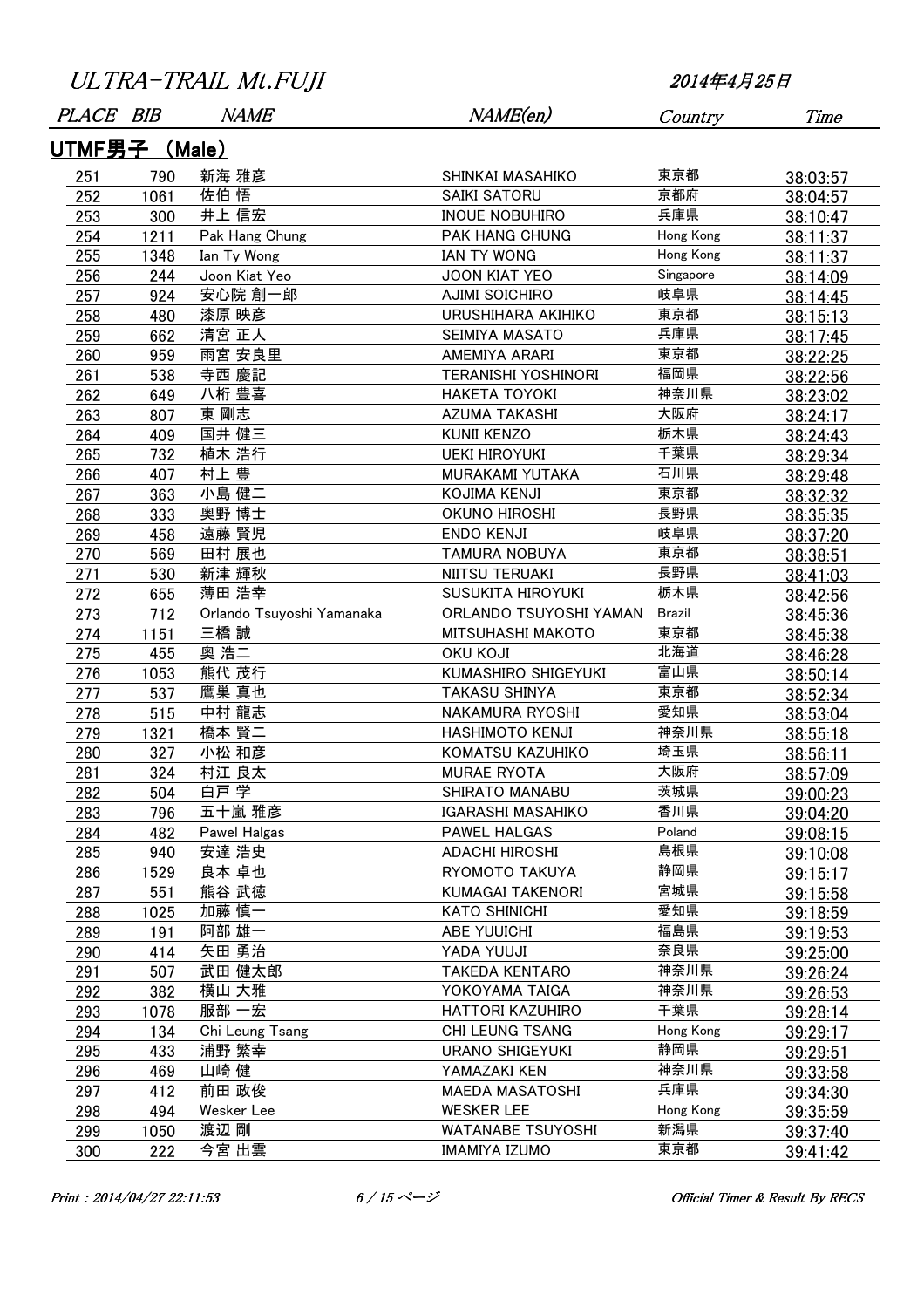| <i>PLACE</i>  | BIB  | <i>NAME</i>           | NAME(en)                 | Country              | Time     |  |  |  |
|---------------|------|-----------------------|--------------------------|----------------------|----------|--|--|--|
| UTMF男子 (Male) |      |                       |                          |                      |          |  |  |  |
| 301           | 710  | Dima Feinhaus         | DIMA FEINHAUS            | <b>United States</b> | 39:43:56 |  |  |  |
| 302           | 155  | 西 智史                  | NISHI SATOSHI            | 神奈川県                 | 39:44:51 |  |  |  |
| 303           | 302  | 落合 勇人                 | <b>OCHIAI YUUTO</b>      | 千葉県                  | 39:46:21 |  |  |  |
| 304           | 192  | 土路生 忠                 | <b>TOROBU TADASHI</b>    | 広島県                  | 39:46:26 |  |  |  |
| 305           | 608  | Kuek Han Hiong        | <b>KUEK HAN HIONG</b>    | Hong Kong            | 39:47:12 |  |  |  |
| 306           | 824  | 藤原 勝哉                 | FUJIWARA KATSUYA         | 東京都                  | 39:48:34 |  |  |  |
| 307           | 229  | 高野 逸志                 | <b>TAKANO ITSUSHI</b>    | 東京都                  | 39:49:18 |  |  |  |
| 308           | 367  | 家田 昌幸                 | <b>IEDA MASAYUKI</b>     | 愛知県                  | 39:50:16 |  |  |  |
| 309           | 651  | 後藤 啓介                 | <b>GOTO KEISUKE</b>      | 兵庫県                  | 39:50:29 |  |  |  |
| 310           | 132  | 松尾 憲                  | <b>MATSUO KEN</b>        | 兵庫県                  | 39:51:16 |  |  |  |
| 311           | 885  | Tang Fung Sun         | TANG FUNG SUN            | Hong Kong            | 39:51:20 |  |  |  |
| 312           | 339  | 上窪 英男                 | <b>UEKUBO HIDEO</b>      | 三重県                  | 39:51:58 |  |  |  |
| 313           | 819  | 中曽根 博                 | <b>NAKASONE HIROSHI</b>  | 群馬県                  | 39:55:08 |  |  |  |
| 314           | 927  | 寺尾 昌邦                 | <b>TERAO MASAKUNI</b>    | 神奈川県                 | 39:58:04 |  |  |  |
| 315           | 1497 | 和田 幾久郎                | <b>WADA IKURO</b>        | 茨城県                  | 39:58:35 |  |  |  |
| 316           | 988  | 大江 達也                 | <b>OE TATSUYA</b>        | 茨城県                  | 39:58:35 |  |  |  |
| 317           | 567  | 中西 成紀                 | NAKANISHI MASANORI       | 東京都                  | 39:58:56 |  |  |  |
| 318           | 1275 | 宮川 和人                 | MIYAGAWA KAZUHITO        | 神奈川県                 | 40:01:35 |  |  |  |
| 319           | 1461 | 堀池 計年                 | <b>HORIIKE KAZUTOSHI</b> | 埼玉県                  | 40:09:08 |  |  |  |
| 320           | 614  | 栗本 篤臣                 | KURIMOTO ATSUO           | 東京都                  | 40:10:09 |  |  |  |
| 321           | 384  | 川上 寿雄                 | <b>KAWAKAMI HISAO</b>    | 東京都                  | 40:10:15 |  |  |  |
| 322           | 1494 | 鵜野 貴行                 | <b>UNO TAKAYUKI</b>      | 神奈川県                 | 40:11:04 |  |  |  |
| 323           | 970  | 吉田 紀明                 | YOSHIDA NORIAKI          | 千葉県                  | 40:13:51 |  |  |  |
| 324           | 795  | 古川 彰俊                 | FURUKAWA AKITOSHI        | 神奈川県                 | 40:14:19 |  |  |  |
| 325           | 393  | Roy William Willetts  | ROY WILLIAM WILLETTS     | Australia            | 40:15:15 |  |  |  |
| 326           | 785  | 下山 知宏                 | SHIMOYAMA TOMOHIRO       | 東京都                  | 40:16:58 |  |  |  |
| 327           | 928  | 山本 賢太                 | YAMAMOTO KENTA           | 東京都                  | 40:17:39 |  |  |  |
| 328           | 758  | 阪井 満                  | <b>SAKAI MITSURU</b>     | 静岡県                  | 40:18:14 |  |  |  |
| 329           | 315  | 太田 弘貴                 | <b>OTA HIROTAKA</b>      | 福岡県                  | 40:19:32 |  |  |  |
| 330           | 938  | 森 俊明                  | <b>MORI TOSHIAKI</b>     | 神奈川県                 | 40:20:37 |  |  |  |
| 331           | 721  | 塚野 豊                  | <b>TSUKANO YUTAKA</b>    | 東京都                  | 40:21:48 |  |  |  |
| 332           | 78   | 梅原 弘行                 | <b>UMEHARA HIROYUKI</b>  | 静岡県                  | 40:24:22 |  |  |  |
| 333           | 1044 | 富澤 明男                 | TOMIZAWA AKIO            | 東京都                  | 40:26:48 |  |  |  |
| 334           | 1120 | 鈴木 正樹                 | SUZUKI MASAKI            | 東京都                  | 40:27:10 |  |  |  |
| 335           | 654  | 関谷 紫朋                 | SEKIYA SHIHO             | 兵庫県                  | 40:28:42 |  |  |  |
| 336           | 1011 | 吉井 豊                  | YOSHII YUTAKA            | 新潟県                  | 40:29:02 |  |  |  |
| 337           | 524  | 菊地 博志                 | <b>KIKUCHI HIROSHI</b>   | 兵庫県                  | 40:30:20 |  |  |  |
| 338           | 725  | 遠渡 純輝                 | ENDO JUNKI               | 岐阜県                  | 40:35:15 |  |  |  |
| 339           | 648  | 湯川 朋彦                 | YUKAWA TOMOHIKO          | 東京都                  | 40:35:18 |  |  |  |
| 340           | 470  | 山本 厚樹                 | YAMAMOTO ATSUKI          | 神奈川県                 | 40:35:44 |  |  |  |
| 341           | 876  | Koon Wei Ng           | KOON WEI NG              | Singapore            | 40:35:50 |  |  |  |
| 342           | 1002 | 星野 裕                  | <b>HOSHINO YUTAKA</b>    | 栃木県                  | 40:36:09 |  |  |  |
| 343           | 1145 | 菊地 謙介                 | <b>KIKUCHI KENSUKE</b>   | 東京都                  | 40:39:10 |  |  |  |
| 344           | 272  | Kwok Man Yuen         | <b>KWOK MAN YUEN</b>     | Hong Kong            | 40:40:50 |  |  |  |
| 345           | 399  | Dmitry Lysenko        | <b>DMITRY LYSENKO</b>    | <b>United States</b> | 40:42:02 |  |  |  |
| 346           | 626  | 柴田 啓介                 | SHIBATA KEISUKE          | 千葉県                  | 40:42:38 |  |  |  |
| 347           | 957  | 有川 知秀                 | ARIKAWA TOMOHIDE         | 埼玉県                  | 40:43:23 |  |  |  |
| 348           | 929  | 納富 央                  | NODOMI HIROSHI           | 神奈川県                 | 40:47:37 |  |  |  |
| 349           | 577  | Daqing Wang           | DAQING WANG              | China                | 40:47:46 |  |  |  |
| 350           | 605  | Michael Shon Pawloski | MICHAEL SHON PAWLOSKI    | Germany              | 40:48:24 |  |  |  |

Print : 2014/04/27 22:11:53 7 / 15 ページ 15 Official Timer & Result By RECS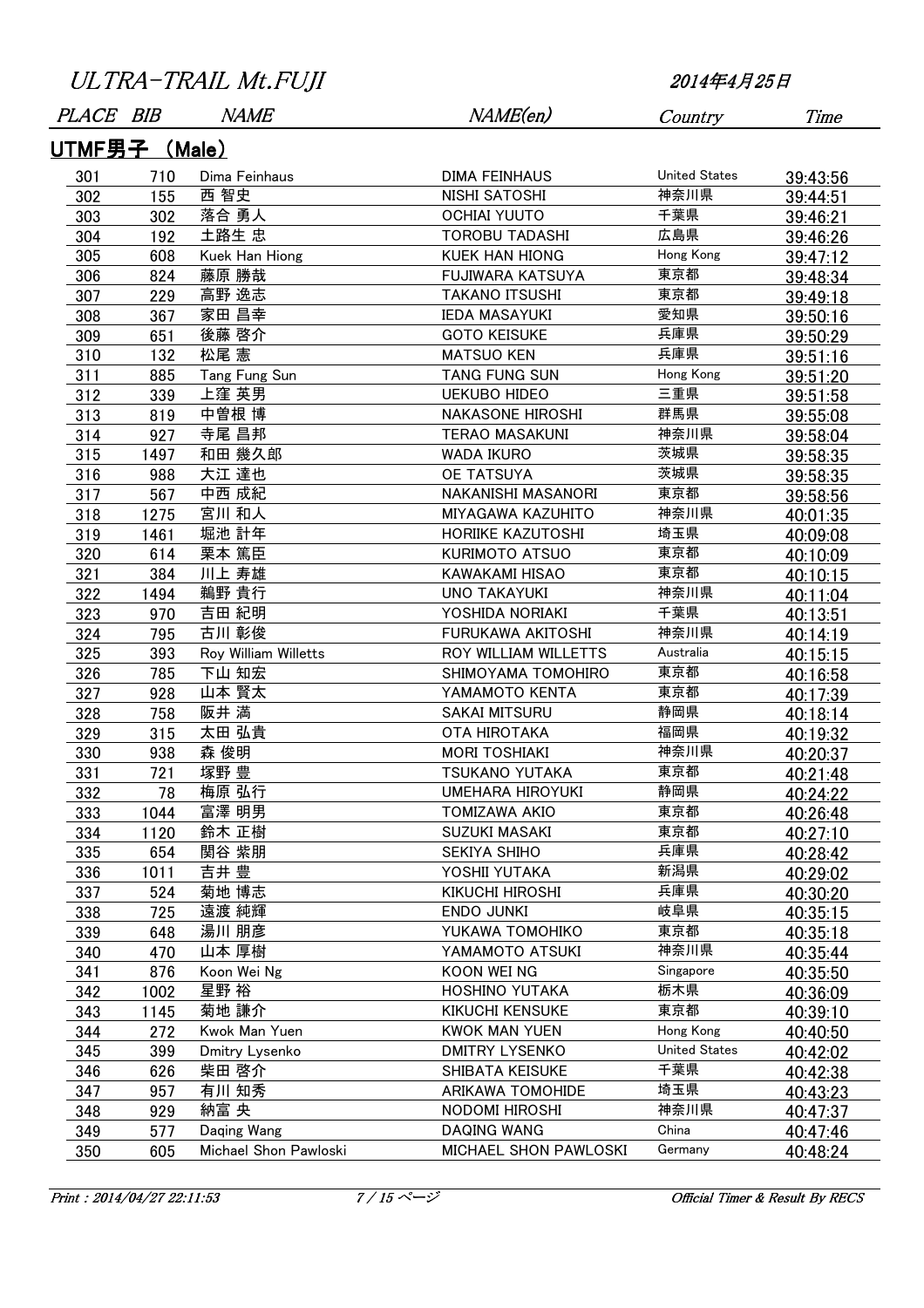| <b>PLACE</b>         | <i>BIB</i> | <i>NAME</i>             | NAME(en)                  | Country              | Time     |
|----------------------|------------|-------------------------|---------------------------|----------------------|----------|
| <u>UTMF男子 (Male)</u> |            |                         |                           |                      |          |
| 351                  | 555        | 高橋 司                    | TAKAHASHI TSUKASA         | 岩手県                  | 40:53:46 |
| 352                  | 397        | <b>Emmanuel Abadie</b>  | <b>EMMANUEL ABADIE</b>    | Thailand             | 40:54:26 |
| 353                  | 652        | 横塚 良平                   | YOKOTSUKA RYOHEI          | 栃木県                  | 40:56:15 |
| 354                  | 437        | 山本 正剛                   | YAMAMOTO MASATAKE         | 神奈川県                 | 40:56:34 |
| 355                  | 209        | 神戸 錬一郎                  | <b>KAMBE RENICHIRO</b>    | 兵庫県                  | 40:59:08 |
| 356                  | 275        | 小出 剛史                   | KOIDE TAKESHI             | 東京都                  | 41:00:47 |
| 357                  | 1496       | 平山 壮一                   | <b>HIRAYAMA SOICHI</b>    | 神奈川県                 | 41:02:16 |
| 358                  | 279        | 寺町 健                    | <b>TERAMACHI TAKESHI</b>  | 東京都                  | 41:04:57 |
| 359                  | 321        | 荒井 友範                   | <b>ARAI TOMONORI</b>      | 埼玉県                  | 41:05:59 |
| 360                  | 659        | 河内 勇人                   | KOCHI HAYATO              | 愛媛県                  | 41:06:28 |
| 361                  | 544        | 鈴木 俊成                   | <b>SUZUKI TOSHINARI</b>   | 神奈川県                 | 41:06:55 |
| 362                  | 529        | 山田 盛輝                   | YAMADA SEIKI              | 茨城県                  | 41:08:41 |
| 363                  | 623        | 川口 隆太                   | KAWAGUCHI RYUUTA          | 長崎県                  | 41:11:23 |
| 364                  | 381        | 尾崎 次朗                   | OZAKI JIRO                | 滋賀県                  | 41:12:16 |
| 365                  | 583        | 黒野 博                    | <b>KURONO HIROSHI</b>     | 愛知県                  | 41:12:43 |
| 366                  | 693        | Yiu Kwan Lee            | YIU KWAN LEE              | Hong Kong            | 41:12:43 |
| 367                  | 825        | 成尾 利秋                   | NARIO TOSHIAKI            | 東京都                  | 41:13:45 |
| 368                  | 1046       | 小河 哲                    | <b>OGAWA SATOSHI</b>      | 東京都                  | 41:14:18 |
| 369                  | 625        | 下田 栄次                   | SHIMODA EIJI              | 神奈川県                 | 41:14:31 |
| 370                  | 586        | 島 智秀                    | <b>SHIMA TOMOHIDE</b>     | 三重県                  | 41:14:39 |
| 371                  | 1060       | 赤嶋 知行                   | AKASHIMA TOMOYUKI         | 東京都                  | 41:17:08 |
| 372                  | 878        | Frederic Perretant      | <b>FREDERIC PERRETANT</b> | France               | 41:17:38 |
| 373                  | 1106       | 後藤田 中                   | <b>GOTODA NAKA</b>        | 埼玉県                  | 41:18:29 |
| 374                  | 165        | 小渕 直幸                   | KOBUCHI NAOYUKI           | 東京都                  | 41:22:47 |
| 375                  | 716        | 田中 喜一                   | TANAKA YOSHIKAZU          | 神奈川県                 | 41:25:07 |
| 376                  | 1171       | 宮川 健太郎                  | <b>MIYAGAWA KENTARO</b>   | 奈良県                  | 41:25:29 |
| 377                  | 1096       | 鈴木 秀雄                   | <b>SUZUKI HIDEO</b>       | 長野県                  | 41:27:52 |
| 378                  | 410        | 君島 厚                    | KIMISHIMA ATSUSHI         | 神奈川県                 | 41:28:12 |
| 379                  | 276        | 渡辺 聡一                   | <b>WATANABE SOICHI</b>    | 静岡県                  | 41:28:20 |
| 380                  | 133        | Man Yui Ho              | <b>MAN YUI HO</b>         | Hong Kong            | 41:29:19 |
| 381                  | 791        | 新開 将隆                   | SHINKAI MASATAKA          | 千葉県                  | 41:32:11 |
| 382                  | 870        | Lei Zhang               | <b>LEI ZHANG</b>          | China                | 41:33:40 |
| 383                  | 539        | 鈴木 和裕                   | <b>SUZUKI KAZUHIRO</b>    | 東京都                  | 41:36:13 |
| 384                  | 505        | 鈴木 智人                   | <b>SUZUKI TOMOHITO</b>    | 東京都                  | 41:36:48 |
| 385                  | 752        | 藤崎 祐士                   | <b>FUJISAKI YUUJI</b>     | 北海道                  | 41:37:40 |
| 386                  | 1499       | 千原 郁正                   | <b>CHIHARA IKUMASA</b>    | 東京都                  | 41:39:44 |
| 387                  | 777        | 大井 雅宏                   | OI MASAHIRO               | 東京都                  | 41:40:02 |
| 388                  | 1007       | 鬼澤 洋介                   | <b>KIZAWA YOSUKE</b>      | 千葉県                  | 41:41:27 |
| 389                  | 800        | 櫛野 英治                   | <b>KUSHINO EIJI</b>       | 埼玉県                  | 41:41:31 |
| 390                  | 202        | 清水 千春                   | SHIMIZU CHIHARU           | 鹿児島県                 | 41:41:49 |
| 391                  | 1090       | 山口 茂人                   | YAMAGUCHI SHIGETO         | 東京都                  | 41:44:27 |
| 392                  | 268        | Michael Tommie McDuffie | MICHAEL TOMMIE MCDUFFIE   | <b>United States</b> | 41:44:49 |
| 393                  | 449        | 増子 和雄                   | <b>MASHIKO KAZUO</b>      | 東京都                  | 41:45:28 |
| 394                  | 1071       | 新井 隆太                   | ARAI RYUUTA               | 兵庫県                  | 41:45:33 |
| 395                  | 647        | 長谷川 亮                   | <b>HASEGAWA RYO</b>       | 新潟県                  | 41:45:51 |
| 396                  | 757        | 鳥海 義一                   | <b>TORIUMI YOSHIICHI</b>  | 埼玉県                  | 41:47:02 |
| 397                  | 471        | 藤本 陽平                   | <b>FUJIMOTO YOHEI</b>     | 埼玉県                  | 41:48:54 |
| 398                  | 368        | 内田 和彦                   | <b>UCHIDA KAZUHIKO</b>    | 神奈川県                 | 41:48:57 |
| 399                  | 761        | 丸山 直紀                   | <b>MARUYAMA NAOKI</b>     | 東京都                  | 41:49:10 |
| 400                  | 1530       | 伊藤 正美                   | <b>ITO MASAMI</b>         | 神奈川県                 | 41:49:10 |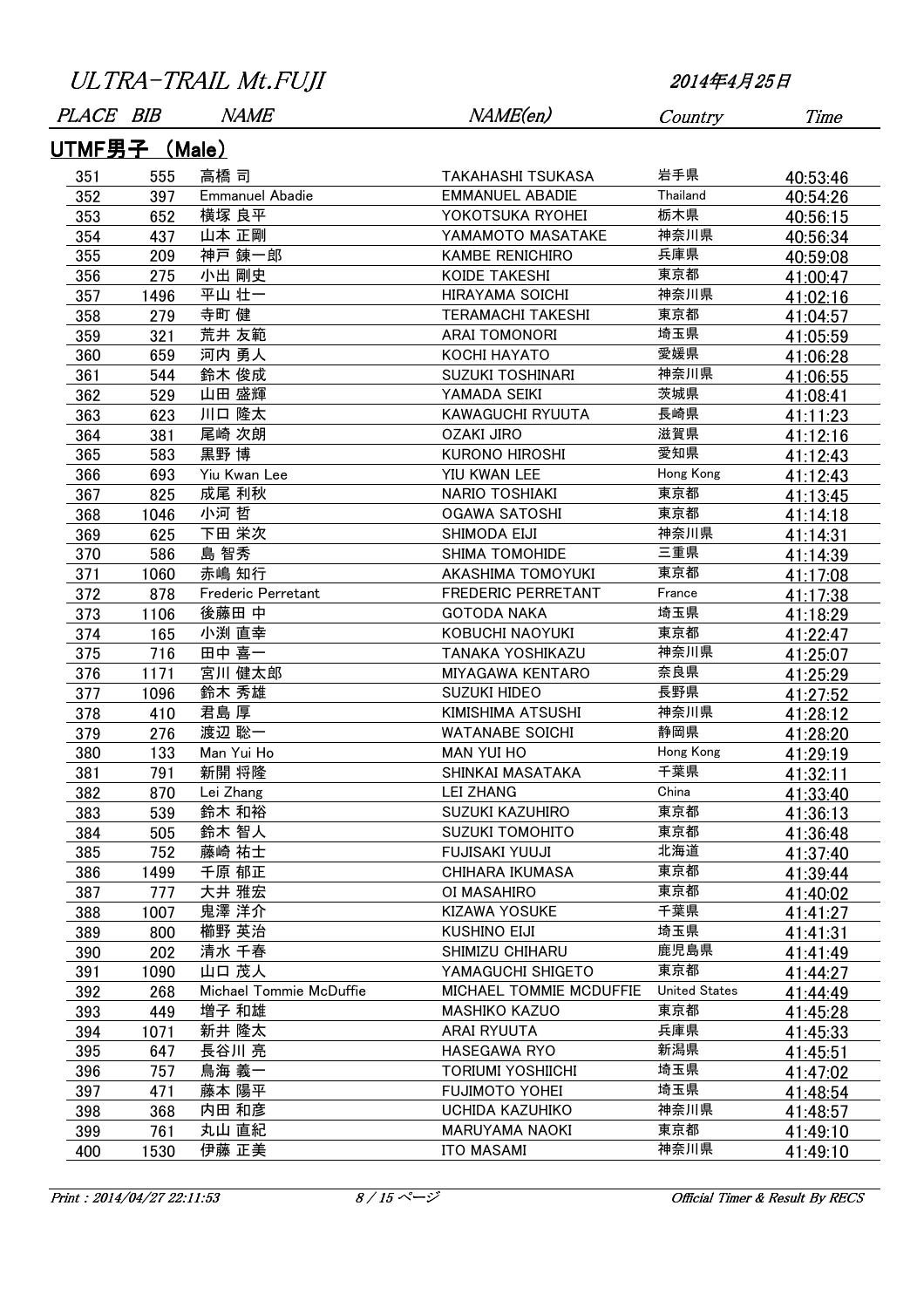| <i>PLACE</i>  | BIB  | <i>NAME</i>    | NAME(en)                 | Country              | Time     |  |  |  |
|---------------|------|----------------|--------------------------|----------------------|----------|--|--|--|
| UTMF男子 (Male) |      |                |                          |                      |          |  |  |  |
| 401           | 814  | 成瀬 知彦          | <b>NARUSE TOMOHIKO</b>   | 岐阜県                  | 41:49:28 |  |  |  |
| 402           | 502  | Naoya Hayashi  | NAOYA HAYASHI            | China                | 41:50:06 |  |  |  |
| 403           | 629  | 平野 義昭          | <b>HIRANO YOSHIAKI</b>   | 神奈川県                 | 41:50:24 |  |  |  |
| 404           | 767  | 三島 雅樹          | <b>MISHIMA MASAKI</b>    | 熊本県                  | 41:50:35 |  |  |  |
| 405           | 827  | 久保田 伸彦         | KUBOTA NOBUHIKO          | 静岡県                  | 41:50:58 |  |  |  |
| 406           | 1278 | 山本 稔           | YAMAMOTO MINORU          | 静岡県                  | 41:50:58 |  |  |  |
| 407           | 855  | 武田 賢佳          | <b>TAKEDA MASAYOSHI</b>  | 神奈川県                 | 41:51:20 |  |  |  |
| 408           | 787  | 菊地 良輔          | <b>KIKUCHI RYOSUKE</b>   | 栃木県                  | 41:51:33 |  |  |  |
| 409           | 1156 | 石鍋 栄三          | <b>ISHINABE EIZO</b>     | 東京都                  | 41:53:24 |  |  |  |
| 410           | 214  | 吉田 喜昭          | YOSHIDA YOSHIAKI         | 千葉県                  | 41:53:28 |  |  |  |
| 411           | 441  | 高井 直人          | <b>TAKAI NAOTO</b>       | 埼玉県                  | 41:56:37 |  |  |  |
| 412           | 734  | 大島 正信          | <b>OSHIMA MASANOBU</b>   | 埼玉県                  | 41:58:22 |  |  |  |
| 413           | 581  | 竹中 央           | <b>TAKENAKA HISASHI</b>  | 東京都                  | 41:58:34 |  |  |  |
| 414           | 1218 | 久野 和彦          | KUNO KAZUHIKO            | 東京都                  | 41:59:02 |  |  |  |
| 415           | 575  | 本田 貴之          | HONDA TAKAYUKI           | 埼玉県                  | 42:00:10 |  |  |  |
| 416           | 358  | 桑原 慶           | KUWABARA KEI             | 東京都                  | 42:00:23 |  |  |  |
| 417           | 225  | 越塚 岳広          | KOSHIZUKA TAKEHIRO       | 千葉県                  | 42:00:23 |  |  |  |
| 418           | 523  | 佐々木 和也         | SASAKI KAZUYA            | 東京都                  | 42:00:45 |  |  |  |
| 419           | 1139 | Lee Moonse     | <b>LEE MOONSE</b>        | Republic of Korea    | 42:03:00 |  |  |  |
| 420           | 1231 | 藤谷 晃           | <b>FUJITANI AKIRA</b>    | 神奈川県                 | 42:04:21 |  |  |  |
| 421           | 435  | 織田 真人          | ORITA MASATO             | 兵庫県                  | 42:05:38 |  |  |  |
| 422           | 838  | 武石 幸一          | <b>TAKEISHI KOICHI</b>   | 千葉県                  | 42:05:38 |  |  |  |
| 423           | 157  | 北村 豊           | KITAMURA YUTAKA          | 兵庫県                  | 42:05:38 |  |  |  |
| 424           | 1251 | 平山 雅之          | HIRAYAMA MASAYUKI        | 大阪府                  | 42:05:55 |  |  |  |
| 425           | 312  | 原口 竜成          | <b>HARAGUCHI RYUUSEI</b> | 埼玉県                  | 42:07:25 |  |  |  |
| 426           | 206  | Joshua Floyd   | <b>JOSHUA FLOYD</b>      | <b>United States</b> | 42:07:41 |  |  |  |
| 427           | 1123 | 田島 篤           | <b>TAJIMA ATSUSHI</b>    | 群馬県                  | 42:07:55 |  |  |  |
| 428           | 879  | Takahiro Hamai | <b>TAKAHIRO HAMAI</b>    | Hong Kong            | 42:08:02 |  |  |  |
| 429           | 94   | 倉田 稔           | KURATA MINORU            | 岡山県                  | 42:08:07 |  |  |  |
| 430           | 379  | 中村 和彦          | NAKAMURA KAZUHIKO        | 神奈川県                 | 42:10:43 |  |  |  |
| 431           | 656  | 佐藤 敬三          | SATO KEIZO               | 埼玉県                  | 42:11:34 |  |  |  |
| 432           | 242  | Jeffrey Chau   | JEFFREY CHAU             | Hong Kong            | 42:13:14 |  |  |  |
| 433           | 609  | Ka Chun Kwok   | <b>KA CHUN KWOK</b>      | Hong Kong            | 42:13:43 |  |  |  |
| 434           | 720  | 新村 竜俊          | NIIMURA TATSUTOSHI       | 静岡県                  | 42:14:08 |  |  |  |
| 435           | 1070 | 渡辺 哲           | <b>WATANABE SATORU</b>   | 神奈川県                 | 42:14:58 |  |  |  |
| 436           | 966  | 外 武志           | SOTO TAKESHI             | 東京都                  | 42:15:37 |  |  |  |
| 437           | 420  | 品川 眞魚          | SHINAGAWA MAO            | 徳島県                  | 42:15:58 |  |  |  |
| 438           | 1072 | 広井 秀昭          | <b>HIROI HIDEAKI</b>     | 神奈川県                 | 42:18:26 |  |  |  |
| 439           | 556  | 野々垣 敦紀         | NONOGAKI ATSUKI          | 岐阜県                  | 42:21:38 |  |  |  |
| 440           | 453  | 大坪 諒           | OTSUBO RYO               | 岐阜県                  | 42:22:05 |  |  |  |
| 441           | 1292 | 伊藤 耕介          | <b>ITO KOSUKE</b>        | 東京都                  | 42:22:13 |  |  |  |
| 442           | 730  | 福井 航           | <b>FUKUI WATARU</b>      | 静岡県                  | 42:32:09 |  |  |  |
| 443           | 925  | 山/井茂雄          | YAMANOI SHIGEO           | 埼玉県                  | 42:32:31 |  |  |  |
| 444           | 122  | 原川 仁智          | HARAKAWA YORINORI        | 静岡県                  | 42:33:04 |  |  |  |
| 445           | 528  | 佐藤 伸洋          | SATO NOBUHIRO            | 埼玉県                  | 42:36:19 |  |  |  |
| 446           | 280  | 沢田 康浩          | SAWADA YASUHIRO          | 東京都                  | 42:36:38 |  |  |  |
| 447           | 1387 | 保母 孝一          | HOBO KOICHI              | 神奈川県                 | 42:39:35 |  |  |  |
| 448           | 715  | 山本 佳史          | YAMAMOTO YOSHIBUMI       | 神奈川県                 | 42:39:49 |  |  |  |
| 449           | 196  | 渡辺 剛           | <b>WATANABE TAKESHI</b>  | 神奈川県                 | 42:40:12 |  |  |  |
| 450           | 526  | 齋藤 高志          | SAITO TAKASHI            | 東京都                  | 42:40:19 |  |  |  |

Print : 2014/04/27 22:11:53 9 / 15 ページ : 15 Official Timer & Result By RECS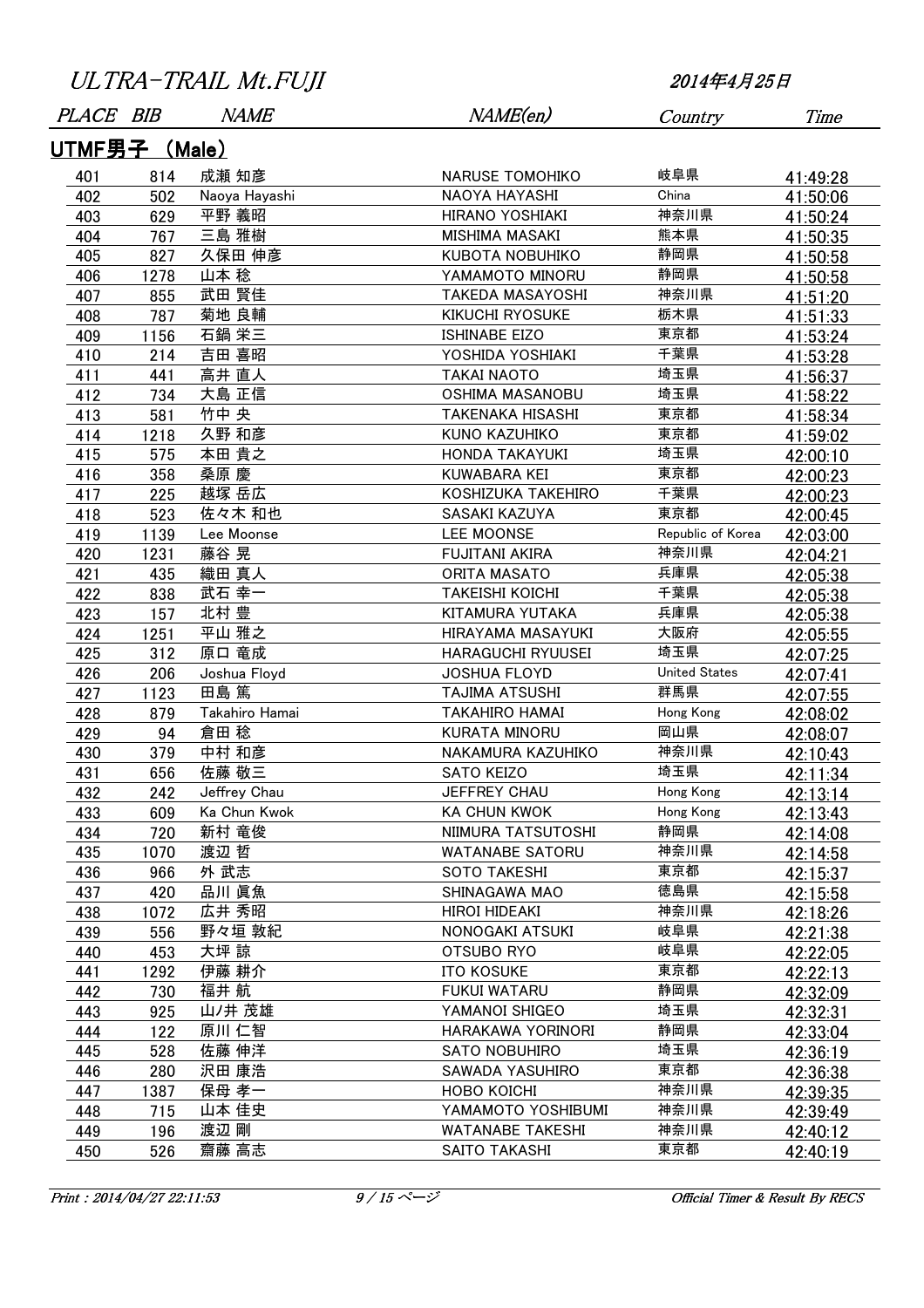| PLACE BIB     |      | <i>NAME</i>         | NAME(en)                 | Country           | Time     |  |  |  |
|---------------|------|---------------------|--------------------------|-------------------|----------|--|--|--|
| UTMF男子 (Male) |      |                     |                          |                   |          |  |  |  |
| 451           | 1124 | Heng Fatt Yim       | <b>HENG FATT YIM</b>     | Malaysia          | 42:41:09 |  |  |  |
| 452           | 889  | Ahmad Fathi Junaidi | AHMAD FATHI JUNAIDI      | Brunei Darussalam | 42:41:16 |  |  |  |
| 453           | 1229 | 和田 倫行               | WADA MICHIYUKI           | 栃木県               | 42:41:21 |  |  |  |
| 454           | 600  | Hanxuan Hu          | HANXUAN HU               | China             | 42:43:17 |  |  |  |
| 455           | 1169 | 田上 敦司               | <b>TAGAMI ATSUSHI</b>    | 埼玉県               | 42:43:38 |  |  |  |
| 456           | 616  | 清水 俊宏               | SHIMIZU TOSHIHIRO        | 東京都               | 42:44:03 |  |  |  |
| 457           | 969  | 上田 和之               | <b>UEDA KAZUYUKI</b>     | 東京都               | 42:44:04 |  |  |  |
| 458           | 1036 | 武田 将                | <b>TAKEDA SUSUMU</b>     | 東京都               | 42:44:47 |  |  |  |
| 459           | 1315 | 金屋 雅司               | KANAYA MASASHI           | 東京都               | 42:45:00 |  |  |  |
| 460           | 1531 | 山口 智秀               | YAMAGUCHI TOMOHIDE       | 大阪府               | 42:47:11 |  |  |  |
| 461           | 1167 | 堀 明浩                | <b>HORI AKIHIRO</b>      | 東京都               | 42:47:20 |  |  |  |
| 462           | 1101 | 高見沢 到               | TAKAMIZAWA ITARU         | 東京都               | 42:47:20 |  |  |  |
| 463           | 1284 | 武井 正幸               | <b>TAKEI MASAYUKI</b>    | 埼玉県               | 42:47:29 |  |  |  |
| 464           | 546  | 藤生 芳宏               | <b>FUJIO YOSHIHIRO</b>   | 東京都               | 42:47:32 |  |  |  |
| 465           | 738  | 西村 知宣               | NISHIMURA TOMONORI       | 広島県               | 42:49:21 |  |  |  |
| 466           | 1513 | 山本 充                | YAMAMOTO MITSURU         | 神奈川県              | 42:49:32 |  |  |  |
| 467           | 535  | 宮 哲雄                | <b>MIYA TETSUO</b>       | 茨城県               | 42:50:05 |  |  |  |
| 468           | 517  | 森 夏樹                | <b>MORI NATSUKI</b>      | 東京都               | 42:50:29 |  |  |  |
| 469           | 509  | 阿部 史生               | <b>ABE FUMIO</b>         | 神奈川県              | 42:50:49 |  |  |  |
| 470           | 1087 | 吉永 克彦               | YOSHINAGA KATSUHIKO      | 埼玉県               | 42:51:12 |  |  |  |
| 471           | 733  | 知本 仁                | <b>CHIMOTO SHINOBU</b>   | 新潟県               | 42:51:33 |  |  |  |
| 472           | 459  | 川崎 達也               | <b>KAWASAKI TATSUYA</b>  | 神奈川県              | 42:51:35 |  |  |  |
| 473           | 424  | 松崎 茂紀               | <b>MATSUZAKI SHIGEKI</b> | 茨城県               | 42:51:44 |  |  |  |
| 474           | 958  | 小島 俊之               | KOJIMA TOSHIYUKI         | 神奈川県              | 42:52:59 |  |  |  |
| 475           | 1447 | 平田 恵介               | <b>HIRATA KEISUKE</b>    | 東京都               | 42:53:25 |  |  |  |
| 476           | 675  | 塚田 晋司               | TSUKADA SHINJI           | 東京都               | 42:55:15 |  |  |  |
| 477           | 718  | 掛川 稔                | <b>KAKEGAWA MINORU</b>   | 東京都               | 42:55:18 |  |  |  |
| 478           | 765  | 佐藤 俊行               | SATO TOSHIYUKI           | 神奈川県              | 42:55:48 |  |  |  |
| 479           | 380  | 大島 義之               | <b>OSHIMA YOSHIYUKI</b>  | 千葉県               | 42:56:30 |  |  |  |
| 480           | 1183 | 岸 信男                | <b>KISHI NOBUO</b>       | 神奈川県              | 42:56:38 |  |  |  |
| 481           | 1114 | 高本 憲男               | <b>TAKAMOTO NORIO</b>    | 大阪府               | 42:58:27 |  |  |  |
| 482           | 1030 | 林 俊泰                | HAYASHI TOSHIYASU        | 東京都               | 42:58:30 |  |  |  |
| 483           | 829  | 真田 優一               | <b>SANADA YUUICHI</b>    | 高知県               | 42:59:07 |  |  |  |
| 484           | 950  | 沼崎 広法               | NUMAZAKI HIRONORI        | 福島県               | 42:59:54 |  |  |  |
| 485           | 1073 | 中村 義総               | NAKAMURA YOSHIFUSA       | 東京都               | 43:00:01 |  |  |  |
| 486           | 1086 | 山本 圭悟               | YAMAMOTO KEIGO           | 愛知県               | 43:00:26 |  |  |  |
| 487           | 1119 | 細井 文裕               | <b>HOSOI FUMIHIRO</b>    | 長野県               | 43:00:39 |  |  |  |
| 488           | 1287 | 中川 勇                | NAKAGAWA ISAMU           | 愛知県               | 43:00:58 |  |  |  |
| 489           | 260  | Girish V G          | <b>GIRISH V G</b>        | Republic of Korea | 43:01:22 |  |  |  |
| 490           | 468  | 細井 国博               | <b>HOSOI KUNIHIRO</b>    | 神奈川県              | 43:02:16 |  |  |  |
| 491           | 1018 | 計良 光昭               | <b>KEIRA MITSUAKI</b>    | 北海道               | 43:02:59 |  |  |  |
| 492           | 711  | Anthony Cheng       | <b>ANTHONY CHENG</b>     | Hong Kong         | 43:03:07 |  |  |  |
| 493           | 788  | 服部 匡志               | <b>HATTORI TADASHI</b>   | 東京都               | 43:03:55 |  |  |  |
| 494           | 920  | 山崎 博之               | YAMAZAKI HIROYUKI        | 神奈川県              | 43:04:05 |  |  |  |
| 495           | 702  | Fernando Rascon     | <b>FERNANDO RASCON</b>   | Belgium           | 43:04:33 |  |  |  |
| 496           | 972  | 杉山 光正               | SUGIYAMA MITSUMASA       | 神奈川県              | 43:05:17 |  |  |  |
| 497           | 805  | 黒田 健治               | <b>KURODA KENJI</b>      | 千葉県               | 43:05:17 |  |  |  |
| 498           | 1040 | 中村 利男               | NAKAMURA TOSHIO          | 千葉県               | 43:05:17 |  |  |  |
| 499           | 1108 | 名田 賢治               | <b>NADA KENJI</b>        | 大阪府               | 43:07:21 |  |  |  |
| 500           | 984  | 宮下 浩一               | <b>MIYASHITA KOICHI</b>  | 神奈川県              | 43:07:28 |  |  |  |
|               |      |                     |                          |                   |          |  |  |  |

Print : 2014/04/27 22:11:53 10 / 15 ページ : Official Timer & Result By RECS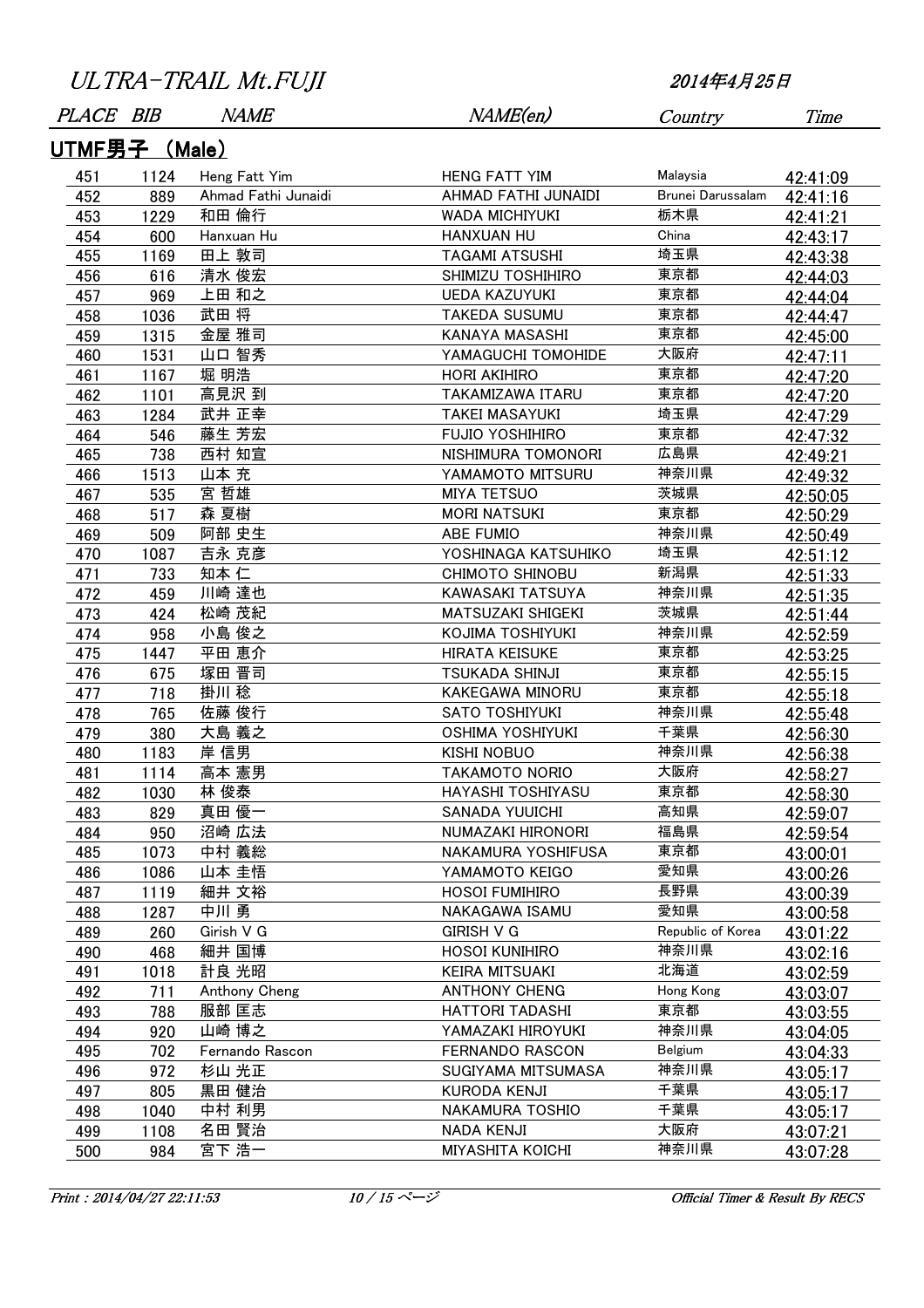| ULTRA-TRAIL Mt.FUJI |  |
|---------------------|--|
|---------------------|--|

| <i>PLACE</i>  | BIB  | <i>NAME</i>    | NAME(en)                 | Country              | Time     |  |
|---------------|------|----------------|--------------------------|----------------------|----------|--|
| UTMF男子 (Male) |      |                |                          |                      |          |  |
| 501           | 541  | 青木 孝悦          | AOKI TAKAYOSHI           | 東京都                  | 43:08:35 |  |
| 502           | 1310 | 坪内 博之          | <b>TSUBOCHI HIROYUKI</b> | 愛知県                  | 43:11:17 |  |
| 503           | 1308 | 川崎 信一          | <b>KAWASAKI SHINICHI</b> | 愛知県                  | 43:12:00 |  |
| 504           | 741  | 海野 敬晃          | <b>UNNO TAKAAKI</b>      | 愛知県                  | 43:13:21 |  |
| 505           | 531  | 岡本 直樹          | OKAMOTO NAOKI            | 東京都                  | 43:13:30 |  |
| 506           | 769  | 池田 千賀志         | <b>IKEDA CHIKASHI</b>    | 千葉県                  | 43:14:08 |  |
| 507           | 729  | 阿部 孝治          | <b>ABE KOJI</b>          | 埼玉県                  | 43:15:36 |  |
| 508           | 1305 | 伊藤 毅           | <b>ITO TAKESHI</b>       | 埼玉県                  | 43:15:42 |  |
| 509           | 1207 | Wong Chi Yip   | WONG CHI YIP             | Hong Kong            | 43:15:58 |  |
| 510           | 750  | 齋藤 篤           | SAITO ATSUSHI            | 神奈川県                 | 43:16:20 |  |
| 511           | 780  | 松本 貴宏          | MATSUMOTO TAKAHIRO       | 滋賀県                  | 43:16:55 |  |
| 512           | 169  | Guangya Zhang  | <b>GUANGYA ZHANG</b>     | China                | 43:18:11 |  |
| 513           | 671  | 郡山 総平          | KORIYAMA SOHEI           | 神奈川県                 | 43:18:13 |  |
| 514           | 512  | 高野 大輔          | <b>DAISUKE TAKANO</b>    | 東京都                  | 43:18:13 |  |
| 515           | 451  | 佐藤 英樹          | <b>SATO HIDEKI</b>       | 神奈川県                 | 43:18:30 |  |
| 516           | 1394 | 伊藤 幹夫          | ITO MIKIO                | 茨城県                  | 43:18:56 |  |
| 517           | 1144 | Wai Hung Choy  | <b>WAI HUNG CHOY</b>     | Hong Kong            | 43:19:23 |  |
| 518           | 697  | Kar Fai Kwok   | <b>KAR FAI KWOK</b>      | Hong Kong            | 43:19:29 |  |
| 519           | 701  | Wai Leung Li   | WAI LEUNG LI             | Hong Kong            | 43:19:46 |  |
| 520           | 1491 | 中島 浩輔          | NAKAJIMA KOSUKE          | 神奈川県                 | 43:20:38 |  |
| 521           | 717  | 西尾 清           | NISHIO KIYOSHI           | 三重県                  | 43:20:44 |  |
| 522           | 1132 | Chi Hong Ho    | CHI HONG HO              | Hong Kong            | 43:21:26 |  |
| 523           | 1185 | 小林 伸吾          | KOBAYASHI SHINGO         | 東京都                  | 43:22:19 |  |
| 524           | 971  | 林直             | HAYASHI NAOKI            | 東京都                  | 43:23:41 |  |
| 525           | 1476 | 吉野 賢司          | <b>TADASHI YOSHINO</b>   | 埼玉県                  | 43:24:48 |  |
| 526           | 1047 | 中村 暁           | NAKAMURA AKIRA           | 兵庫県                  | 43:26:02 |  |
| 527           | 1392 | 秋葉 光太郎         | AKIBA KOTARO             | 千葉県                  | 43:26:54 |  |
| 528           | 1336 | 鈴木 薫           | SUZUKI KAORU             | 静岡県                  | 43:28:43 |  |
| 529           | 377  | 宇田川 和之         | <b>UDAGAWA KAZUYUKI</b>  | 東京都                  | 43:29:21 |  |
| 530           | 636  | 武田 康           | <b>TAKEDA YASUSHI</b>    | 埼玉県                  | 43:29:42 |  |
| 531           | 159  | 伊東 公洋          | ITO KIMIHIRO             | 静岡県                  | 43:29:58 |  |
| 532           | 1125 | Mark Fielding  | <b>MARK FIELDING</b>     | Singapore            | 43:31:49 |  |
| 533           | 686  | 伊野 建治          | <b>INO KENJI</b>         | 神奈川県                 | 43:31:55 |  |
| 534           | 1177 | 松田 重雄          | <b>MATSUDA SHIGEO</b>    | 東京都                  | 43:33:27 |  |
| 535           | 823  | 坂上 博之          | SAKAUE HIROYUKI          | 東京都                  | 43:33:27 |  |
| 536           | 511  | 中込 真太郎         | NAKAGOMI SHINTARO        | 山梨県                  | 43:33:38 |  |
| 537           | 1081 | 船蔵 亨太          | <b>FUNAKURA KOTA</b>     | 千葉県                  | 43:33:58 |  |
| 538           | 1426 | 竹崎 洋紀          | <b>TAKEZAKI HIROKI</b>   | 高知県                  | 43:34:07 |  |
| 539           | 442  | 竹中 祐三          | <b>TAKENAKA YUUZO</b>    | 東京都                  | 43:35:54 |  |
| 540           | 1107 | 丸山 純           | <b>MARUYAMA JUN</b>      | 山形県                  | 43:36:29 |  |
| 541           | 1504 | 荒木 勝也          | ARAKI KATSUYA            | 東京都                  | 43:37:52 |  |
| 542           | 1289 | 平野 栄治          | <b>HIRANO EIJI</b>       | 東京都                  | 43:38:00 |  |
| 543           | 561  | 平井 俊輔          | <b>HIRAI SHUNSUKE</b>    | 東京都                  | 43:38:14 |  |
| 544           | 1098 | 萩本 大河          | <b>HAGIMOTO TAIGA</b>    | 静岡県                  | 43:38:53 |  |
| 545           | 444  | Robert Villani | ROBERT VILLANI           | <b>United States</b> | 43:39:52 |  |
| 546           | 1205 | Bernd Meyer    | <b>BERND MEYER</b>       | Australia            | 43:40:25 |  |
| 547           | 681  | 大石 達矢          | <b>OISHI TATSUYA</b>     | 静岡県                  | 43:40:41 |  |
| 548           | 934  | 大山 季之          | OYAMA NORIYUKI           | 東京都                  | 43:42:27 |  |
| 549           | 1021 | 南部 孝治          | <b>NAMBU KOJI</b>        | 東京都                  | 43:42:44 |  |
| 550           | 562  | 阪部 高史          | SAKABE TAKASHI           | 千葉県                  | 43:42:48 |  |

Print : 2014/04/27 22:11:53 11 / 15 ページ Official Timer & Result By RECS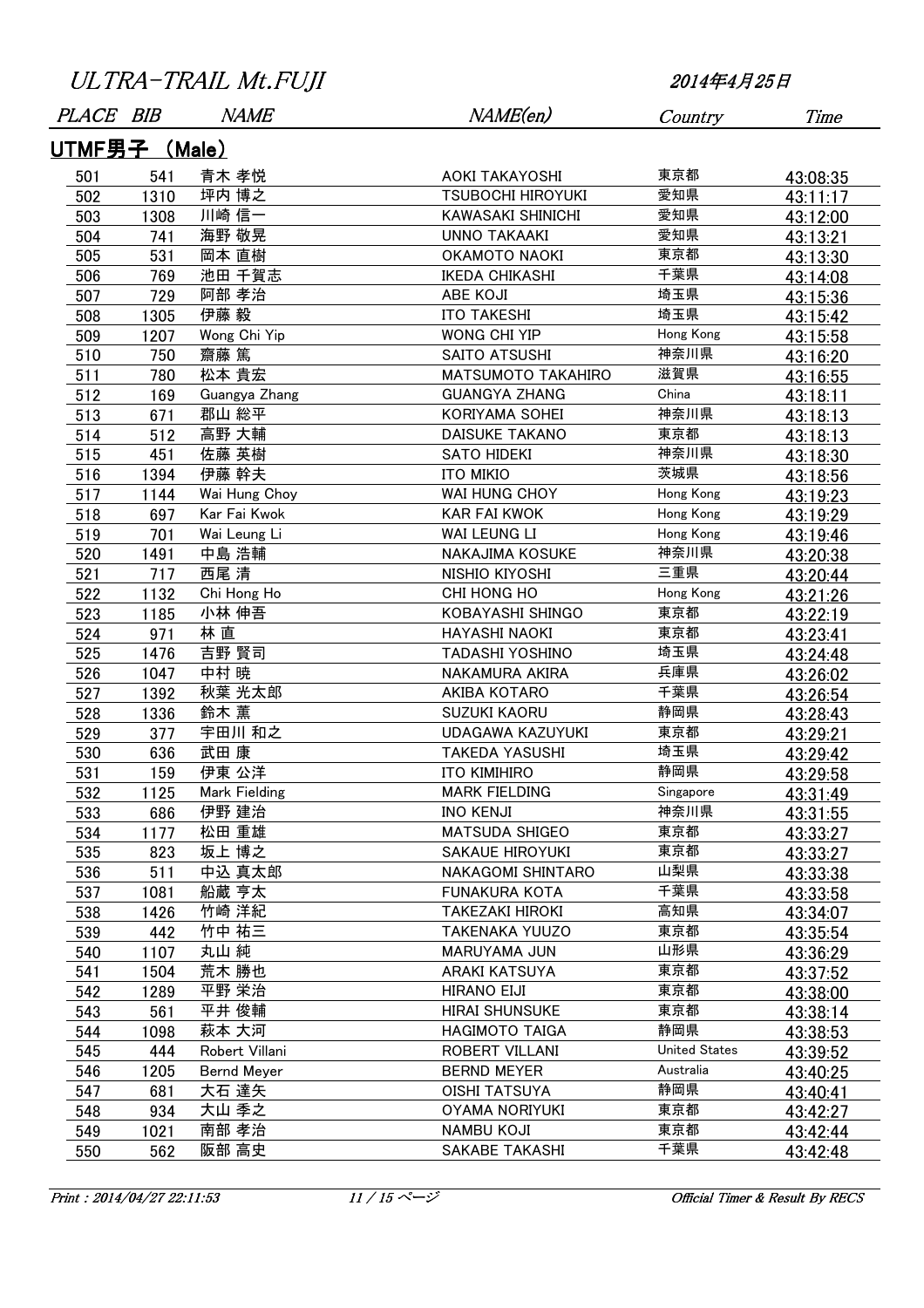| PLACE BIB     |      | <i>NAME</i>         | NAME(en)                | Country           | Time     |  |
|---------------|------|---------------------|-------------------------|-------------------|----------|--|
| UTMF男子 (Male) |      |                     |                         |                   |          |  |
| 551           | 944  | 山本 誠                | YAMAMOTO SEI            | 東京都               | 43:43:23 |  |
| 552           | 1038 | 大保 浩也               | <b>OBO HIROYA</b>       | 長崎県               | 43:43:44 |  |
| 553           | 1128 | Yee Ming Roger Chow | YEE MING ROGER CHOW     | Singapore         | 43:44:37 |  |
| 554           | 975  | 松室 隼人               | <b>MATSUMURO HAYATO</b> | 石川県               | 43:45:02 |  |
| 555           | 1020 | 岩田 明郎               | <b>IWATA AKIO</b>       | 静岡県               | 43:45:42 |  |
| 556           | 146  | 角田 圭                | <b>TSUNODA KEI</b>      | 群馬県               | 43:46:01 |  |
| 557           | 1374 | 中川 雅文               | NAKAGAWA MASAFUMI       | 奈良県               | 43:46:39 |  |
| 558           | 598  | Xuebin Zhang        | <b>XUEBIN ZHANG</b>     | China             | 43:46:56 |  |
| 559           | 908  | Lixiao Xu           | LIXIAO XU               | China             | 43:46:56 |  |
| 560           | 591  | Gillsoo Park        | <b>GILLSOO PARK</b>     | Republic of Korea | 43:47:05 |  |
| 561           | 856  | 柴田 亮                | SHIBATA RYO             | 神奈川県              | 43:47:11 |  |
| 562           | 438  | 佐竹 真彰               | SATAKE MASAAKI          | 神奈川県              | 43:47:25 |  |
| 563           | 446  | 森島 学                | MORISHIMA MANABU        | 茨城県               | 43:47:52 |  |
| 564           | 786  | 西野 修平               | NISHINO SHUUHEI         | 東京都               | 43:49:27 |  |
| 565           | 736  | 中村 則彦               | NAKAMURA NORIHIKO       | 神奈川県              | 43:51:39 |  |
| 566           | 1063 | 小林 聡                | KOBAYASHI SATOSHI       | 東京都               | 43:51:40 |  |
| 567           | 481  | 釘嶋 岳幸               | KUGISHIMA TAKAYUKI      | 神奈川県              | 43:51:40 |  |
| 568           | 998  | 佐藤 智泰               | <b>SATO TOMOYASU</b>    | 大阪府               | 43:53:43 |  |
| 569           | 143  | 新名 健太郎              | SHIMMYO KENTARO         | 奈良県               | 43:54:37 |  |
| 570           | 764  | 中垣 敏文               | NAKAGAKI TOSHIFUMI      | 愛知県               | 43:54:38 |  |
| 571           | 951  | 関根 裕史               | SEKINE HIROSHI          | 京都府               | 43:54:57 |  |
| 572           | 1015 | 関根 瑞人               | SEKINE MIZUTO           | 千葉県               | 43:55:21 |  |
| 573           | 50   | 安保 和弘               | ABO KAZUHIRO            | 岡山県               | 43:56:44 |  |
| 574           | 1210 | Jun Nishikawa       | JUN NISHIKAWA           | Belgium           | 43:57:03 |  |
| 575           | 803  | 馬場 保孝               | <b>BABA YASUTAKA</b>    | 東京都               | 43:57:28 |  |
| 576           | 703  | Meng Shiing Tai     | <b>MENG SHIING TAI</b>  | Singapore         | 43:58:33 |  |
| 577           | 349  | 小杉 吉直               | KOSUGI YOSHINAO         | 石川県               | 43:58:36 |  |
| 578           | 1080 | 戸田 忠志               | <b>TODA TADASHI</b>     | 東京都               | 43:58:43 |  |
| 579           | 1533 | 山室 光正               | YAMAMURO MITSUMASA      | 東京都               | 43:59:54 |  |
| 580           | 1001 | 横山 大志               | YOKOYAMA HIROSHI        | 神奈川県              | 44:00:03 |  |
| 581           | 550  | 高山 尚久               | <b>TAKAYAMA NAOHISA</b> | 愛知県               | 44:00:25 |  |
| 582           | 525  | 社家間 太郎              | <b>SHAKEMA TARO</b>     | 静岡県               | 44:00:25 |  |
| 583           | 948  | 滝澤 栄介               | <b>TAKIZAWA EISUKE</b>  | 千葉県               | 44:00:25 |  |
| 584           | 1039 | 後藤 雅実               | <b>GOTO MASAMI</b>      | 静岡県               | 44:00:32 |  |
| 585           | 294  | 大宮 実                | OMIYA MINORU            | 東京都               | 44:01:28 |  |
| 586           | 737  | 板垣 春樹               | <b>ITAGAKI HARUKI</b>   | 新潟県               | 44:01:31 |  |
| 587           | 448  | 小池 宏明               | KOIKE HIROAKI           | 福島県               | 44:02:05 |  |
| 588           | 680  | 高根 修                | <b>TAKANE OSAMU</b>     | 福島県               | 44:02:05 |  |
| 589           | 990  | 森本 忠樹               | <b>MORIMOTO TADAKI</b>  | 奈良県               | 44:02:39 |  |
| 590           | 699  | WAH HON SO          | WAH HON SO              | Hong Kong         | 44:03:24 |  |
| 591           | 667  | Paul Poon           | PAUL POON               | Hong Kong         | 44:04:31 |  |
| 592           | 918  | Shosuke Tomizuka    | SHOSUKE TOMIZUKA        | China             | 44:04:51 |  |
| 593           | 319  | 栗田 尚登               | <b>KURITA HISATO</b>    | 東京都               | 44:05:07 |  |
| 594           | 1469 | 由井 伸雄               | YUI NOBUO               | 茨城県               | 44:05:17 |  |
| 595           | 406  | 沢田 敦                | SAWADA ATSUSHI          | 神奈川県              | 44:05:41 |  |
| 596           | 1222 | 大竹 良一               | <b>OTAKE RYOICHI</b>    | 千葉県               | 44:06:02 |  |
| 597           | 937  | 佐藤 博樹               | <b>SATO HIROKI</b>      | 東京都               | 44:08:41 |  |
| 598           | 120  | 渡辺 雄一郎              | WATANABE YUUICHIRO      | 東京都               | 44:09:18 |  |
| 599           | 844  | 天本 徳浩               | AMAMOTO TOKUHIRO        | 熊本県               | 44:12:17 |  |
| 600           | 952  | 藤沢 孝安               | FUJISAWA TAKAYASU       | 福島県               | 44:12:24 |  |
|               |      |                     |                         |                   |          |  |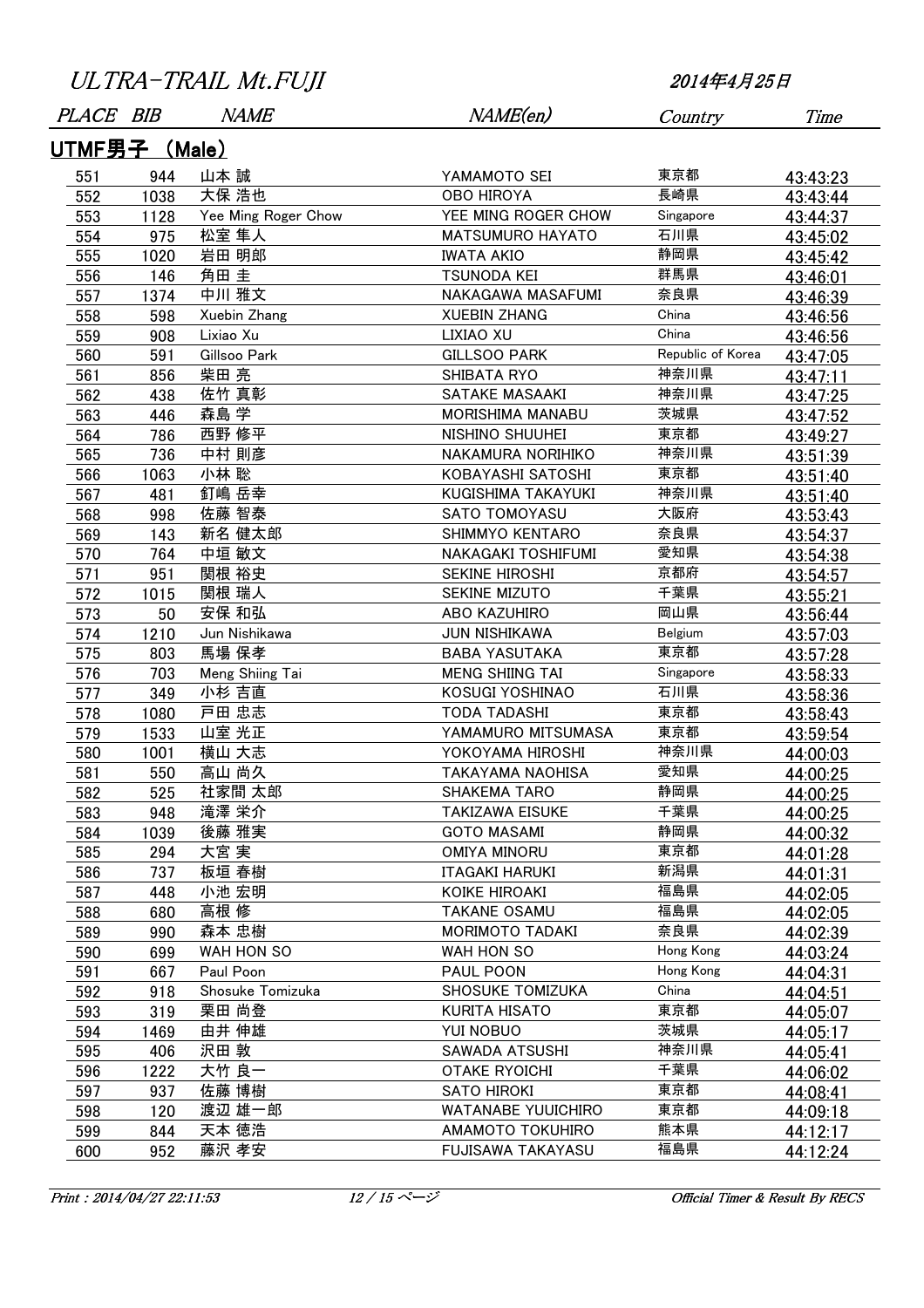| <u>UTMF男子 (Male)</u><br>茨城県<br>田所 貴光<br>601<br>1416<br>TADOKORO TAKAMITSU<br>44:12:42<br>峯田 修治<br>神奈川県<br>602<br>MINETA SHUUJI<br>1029<br>44:13:28<br>大橋 清文<br>東京都<br>603<br><b>OHASHI KIYOFUMI</b><br>963<br>44:13:44<br>東京都<br>604<br>鈴木 智貴<br><b>SUZUKI TOMOTAKA</b><br>799<br>44:14:04<br>香川県<br>山田 新太郎<br>YAMADA SHINTARO<br>605<br>1372<br>44:15:33<br>荒井 謙吾<br>長野県<br><b>ARAI KENGO</b><br>606<br>1472<br>44:16:35<br>松原 広幸<br>神奈川県<br><b>MATSUBARA HIROYUKI</b><br>607<br>985<br>44:16:45<br>埼玉県<br>五十嵐 睦<br>608<br><b>IGARASHI MAKOTO</b><br>1317<br>44:18:01<br>千葉県<br>田中 俊一郎<br>609<br>837<br>TANAKA SHUNICHIRO<br>44:18:23<br>610<br>Reunion<br>Cyrille Lambert<br><b>CYRILLE LAMBERT</b><br>1142<br>44:20:13<br>三重県<br>刀根 雅拓<br>611<br>941<br><b>TONE MASAHIRO</b><br>44:20:14<br>清水 隆年<br>埼玉県<br>612<br>SHIMIZU TAKATOSHI<br>1165<br>44:20:30<br>川畑 孝志<br>茨城県<br>613<br>KAWABATA TAKASHI<br>199<br>44:21:49<br>織邊 貴行<br>兵庫県<br>ORIBE TAKAYUKI<br>614<br>342<br>44:22:21<br>斎藤 大<br>東京都<br>615<br>1057<br>SAITO YUTAKA<br>44:23:01<br>高野 和暁<br>宮城県<br><b>TAKANO KAZUAKI</b><br>616<br>933<br>44:24:54<br>岩崎 勉<br>大阪府<br>617<br>313<br><b>IWASAKI TSUTOMU</b><br>44:25:26<br>前田 恵司<br>京都府<br>618<br>1259<br><b>MAEDA KEIJI</b><br>44:26:26<br>619<br>Wong Yeung Ming Edmund<br>WONG YEUNG MING EDMUND<br>Hong Kong<br>882<br>44:27:00<br>千葉県<br>冨永 浩平<br>620<br><b>TOMINAGA KOHEI</b><br>863<br>44:27:36<br><b>SAMUEL WONG</b><br>Hong Kong<br>Samuel Wong<br>621<br>1209<br>44:28:07<br>長野県<br>622<br>小林 信治<br>811<br>KOBAYASHI SHINJI<br>44:31:13<br>愛知県<br>吉村 栄三<br>623<br>YOSHIMURA EIZO<br>801<br>44:31:15<br>福岡県<br>久保田 修史<br>624<br>KUBATA SHUJI<br>1485<br>44:31:21<br>神奈川県<br>625<br>越 和也<br>1152<br>KOSHI KAZUYA<br>44:32:40<br>後藤 大樹<br>東京都<br>626<br><b>GOTO DAIKI</b><br>947<br>44:32:51<br>PATRICE GUERIN<br>France<br>627<br>Patrice Guerin<br>1138<br>44:33:31<br>京都府<br>堀川 敏彦<br>628<br>HORIKAWA TOSHIHIKO<br>960<br>44:34:16<br>東京都<br>鴨田 哲彰<br>629<br>277<br><b>KAMOTA TETSUAKI</b><br>44:34:32<br>静岡県<br>二口 和督<br>630<br>1043<br>FUTAKUCHI KAZUNARI<br>44:34:44<br>神奈川県<br>田中 健太郎<br>631<br>1162<br>TANAKA KENTARO<br>44:34:57<br>東京都<br>浅田 圭一<br>632<br>1401<br><b>ASADA KEIICHI</b><br>44:35:30<br>真名垣 友樹<br>東京都<br>633<br>303<br>MANAGAKI YUUKI<br>44:35:54<br>東京都<br>小嶋 一樹<br>KOJIMA KAZUKI<br>634<br>235<br>44:36:09<br>Hong Kong<br>635<br>Matthew Martin Mok<br><b>MATTHEW MARTIN MOK</b><br>910<br>44:36:22<br>Hong Kong<br>636<br>705<br>Chun Bong Leung<br>CHUN BONG LEUNG<br>44:36:36<br>Australia<br>637<br>690<br>Akira Konuma<br>AKIRA KONUMA<br>44:37:17<br>埼玉県<br>大塚 宗廣<br>638<br>631<br>OTSUKA MUNEHIRO<br>44:37:42<br>639<br>886<br>Lee Chi Ming<br>LEE CHI MING<br>Hong Kong<br>44:38:42<br>東京都<br>本郷 賢兒<br><b>HONGO KENJI</b><br>640<br>428<br>44:38:49<br>Chia Sheng Chen<br>CHIA SHENG CHEN<br>Hong Kong<br>641<br>864<br>44:39:05<br>福島県<br>富永 昌<br><b>TOMINAGA MASASHI</b><br>642<br>849<br>44:39:26<br>栃木県<br>堀江 收一<br>HORIE SHUUICHI<br>643<br>177<br>44:40:05<br>静岡県<br>鈴木 靖史<br>SUZUKI YASUSHI<br>644<br>355<br>44:40:19<br>神奈川県<br>阿部 順一<br>645<br>1418<br>ABE JUNICHI<br>44:41:43<br>佐賀県<br>小山 剛広<br>646<br>KOYAMA TAKEHIRO<br>1424<br>44:42:31<br>Wai Ip Lei<br>WAI IP LEI<br>Hong Kong<br>647<br>869<br>44:42:38<br>岩田 昭平<br>京都府<br>648<br><b>IWATA SHOHEI</b><br>178<br>44:43:10 | PLACE BIB |      | <i>NAME</i> | NAME(en)        | Country | Time     |
|---------------------------------------------------------------------------------------------------------------------------------------------------------------------------------------------------------------------------------------------------------------------------------------------------------------------------------------------------------------------------------------------------------------------------------------------------------------------------------------------------------------------------------------------------------------------------------------------------------------------------------------------------------------------------------------------------------------------------------------------------------------------------------------------------------------------------------------------------------------------------------------------------------------------------------------------------------------------------------------------------------------------------------------------------------------------------------------------------------------------------------------------------------------------------------------------------------------------------------------------------------------------------------------------------------------------------------------------------------------------------------------------------------------------------------------------------------------------------------------------------------------------------------------------------------------------------------------------------------------------------------------------------------------------------------------------------------------------------------------------------------------------------------------------------------------------------------------------------------------------------------------------------------------------------------------------------------------------------------------------------------------------------------------------------------------------------------------------------------------------------------------------------------------------------------------------------------------------------------------------------------------------------------------------------------------------------------------------------------------------------------------------------------------------------------------------------------------------------------------------------------------------------------------------------------------------------------------------------------------------------------------------------------------------------------------------------------------------------------------------------------------------------------------------------------------------------------------------------------------------------------------------------------------------------------------------------------------------------------------------------------------------------------------------------------------------------------------------------------------------------------------------------------------------------------------------------------------------------------------------------------------------------------------------------------------------------------------------------|-----------|------|-------------|-----------------|---------|----------|
|                                                                                                                                                                                                                                                                                                                                                                                                                                                                                                                                                                                                                                                                                                                                                                                                                                                                                                                                                                                                                                                                                                                                                                                                                                                                                                                                                                                                                                                                                                                                                                                                                                                                                                                                                                                                                                                                                                                                                                                                                                                                                                                                                                                                                                                                                                                                                                                                                                                                                                                                                                                                                                                                                                                                                                                                                                                                                                                                                                                                                                                                                                                                                                                                                                                                                                                                                   |           |      |             |                 |         |          |
|                                                                                                                                                                                                                                                                                                                                                                                                                                                                                                                                                                                                                                                                                                                                                                                                                                                                                                                                                                                                                                                                                                                                                                                                                                                                                                                                                                                                                                                                                                                                                                                                                                                                                                                                                                                                                                                                                                                                                                                                                                                                                                                                                                                                                                                                                                                                                                                                                                                                                                                                                                                                                                                                                                                                                                                                                                                                                                                                                                                                                                                                                                                                                                                                                                                                                                                                                   |           |      |             |                 |         |          |
|                                                                                                                                                                                                                                                                                                                                                                                                                                                                                                                                                                                                                                                                                                                                                                                                                                                                                                                                                                                                                                                                                                                                                                                                                                                                                                                                                                                                                                                                                                                                                                                                                                                                                                                                                                                                                                                                                                                                                                                                                                                                                                                                                                                                                                                                                                                                                                                                                                                                                                                                                                                                                                                                                                                                                                                                                                                                                                                                                                                                                                                                                                                                                                                                                                                                                                                                                   |           |      |             |                 |         |          |
|                                                                                                                                                                                                                                                                                                                                                                                                                                                                                                                                                                                                                                                                                                                                                                                                                                                                                                                                                                                                                                                                                                                                                                                                                                                                                                                                                                                                                                                                                                                                                                                                                                                                                                                                                                                                                                                                                                                                                                                                                                                                                                                                                                                                                                                                                                                                                                                                                                                                                                                                                                                                                                                                                                                                                                                                                                                                                                                                                                                                                                                                                                                                                                                                                                                                                                                                                   |           |      |             |                 |         |          |
|                                                                                                                                                                                                                                                                                                                                                                                                                                                                                                                                                                                                                                                                                                                                                                                                                                                                                                                                                                                                                                                                                                                                                                                                                                                                                                                                                                                                                                                                                                                                                                                                                                                                                                                                                                                                                                                                                                                                                                                                                                                                                                                                                                                                                                                                                                                                                                                                                                                                                                                                                                                                                                                                                                                                                                                                                                                                                                                                                                                                                                                                                                                                                                                                                                                                                                                                                   |           |      |             |                 |         |          |
|                                                                                                                                                                                                                                                                                                                                                                                                                                                                                                                                                                                                                                                                                                                                                                                                                                                                                                                                                                                                                                                                                                                                                                                                                                                                                                                                                                                                                                                                                                                                                                                                                                                                                                                                                                                                                                                                                                                                                                                                                                                                                                                                                                                                                                                                                                                                                                                                                                                                                                                                                                                                                                                                                                                                                                                                                                                                                                                                                                                                                                                                                                                                                                                                                                                                                                                                                   |           |      |             |                 |         |          |
|                                                                                                                                                                                                                                                                                                                                                                                                                                                                                                                                                                                                                                                                                                                                                                                                                                                                                                                                                                                                                                                                                                                                                                                                                                                                                                                                                                                                                                                                                                                                                                                                                                                                                                                                                                                                                                                                                                                                                                                                                                                                                                                                                                                                                                                                                                                                                                                                                                                                                                                                                                                                                                                                                                                                                                                                                                                                                                                                                                                                                                                                                                                                                                                                                                                                                                                                                   |           |      |             |                 |         |          |
|                                                                                                                                                                                                                                                                                                                                                                                                                                                                                                                                                                                                                                                                                                                                                                                                                                                                                                                                                                                                                                                                                                                                                                                                                                                                                                                                                                                                                                                                                                                                                                                                                                                                                                                                                                                                                                                                                                                                                                                                                                                                                                                                                                                                                                                                                                                                                                                                                                                                                                                                                                                                                                                                                                                                                                                                                                                                                                                                                                                                                                                                                                                                                                                                                                                                                                                                                   |           |      |             |                 |         |          |
|                                                                                                                                                                                                                                                                                                                                                                                                                                                                                                                                                                                                                                                                                                                                                                                                                                                                                                                                                                                                                                                                                                                                                                                                                                                                                                                                                                                                                                                                                                                                                                                                                                                                                                                                                                                                                                                                                                                                                                                                                                                                                                                                                                                                                                                                                                                                                                                                                                                                                                                                                                                                                                                                                                                                                                                                                                                                                                                                                                                                                                                                                                                                                                                                                                                                                                                                                   |           |      |             |                 |         |          |
|                                                                                                                                                                                                                                                                                                                                                                                                                                                                                                                                                                                                                                                                                                                                                                                                                                                                                                                                                                                                                                                                                                                                                                                                                                                                                                                                                                                                                                                                                                                                                                                                                                                                                                                                                                                                                                                                                                                                                                                                                                                                                                                                                                                                                                                                                                                                                                                                                                                                                                                                                                                                                                                                                                                                                                                                                                                                                                                                                                                                                                                                                                                                                                                                                                                                                                                                                   |           |      |             |                 |         |          |
|                                                                                                                                                                                                                                                                                                                                                                                                                                                                                                                                                                                                                                                                                                                                                                                                                                                                                                                                                                                                                                                                                                                                                                                                                                                                                                                                                                                                                                                                                                                                                                                                                                                                                                                                                                                                                                                                                                                                                                                                                                                                                                                                                                                                                                                                                                                                                                                                                                                                                                                                                                                                                                                                                                                                                                                                                                                                                                                                                                                                                                                                                                                                                                                                                                                                                                                                                   |           |      |             |                 |         |          |
|                                                                                                                                                                                                                                                                                                                                                                                                                                                                                                                                                                                                                                                                                                                                                                                                                                                                                                                                                                                                                                                                                                                                                                                                                                                                                                                                                                                                                                                                                                                                                                                                                                                                                                                                                                                                                                                                                                                                                                                                                                                                                                                                                                                                                                                                                                                                                                                                                                                                                                                                                                                                                                                                                                                                                                                                                                                                                                                                                                                                                                                                                                                                                                                                                                                                                                                                                   |           |      |             |                 |         |          |
|                                                                                                                                                                                                                                                                                                                                                                                                                                                                                                                                                                                                                                                                                                                                                                                                                                                                                                                                                                                                                                                                                                                                                                                                                                                                                                                                                                                                                                                                                                                                                                                                                                                                                                                                                                                                                                                                                                                                                                                                                                                                                                                                                                                                                                                                                                                                                                                                                                                                                                                                                                                                                                                                                                                                                                                                                                                                                                                                                                                                                                                                                                                                                                                                                                                                                                                                                   |           |      |             |                 |         |          |
|                                                                                                                                                                                                                                                                                                                                                                                                                                                                                                                                                                                                                                                                                                                                                                                                                                                                                                                                                                                                                                                                                                                                                                                                                                                                                                                                                                                                                                                                                                                                                                                                                                                                                                                                                                                                                                                                                                                                                                                                                                                                                                                                                                                                                                                                                                                                                                                                                                                                                                                                                                                                                                                                                                                                                                                                                                                                                                                                                                                                                                                                                                                                                                                                                                                                                                                                                   |           |      |             |                 |         |          |
|                                                                                                                                                                                                                                                                                                                                                                                                                                                                                                                                                                                                                                                                                                                                                                                                                                                                                                                                                                                                                                                                                                                                                                                                                                                                                                                                                                                                                                                                                                                                                                                                                                                                                                                                                                                                                                                                                                                                                                                                                                                                                                                                                                                                                                                                                                                                                                                                                                                                                                                                                                                                                                                                                                                                                                                                                                                                                                                                                                                                                                                                                                                                                                                                                                                                                                                                                   |           |      |             |                 |         |          |
|                                                                                                                                                                                                                                                                                                                                                                                                                                                                                                                                                                                                                                                                                                                                                                                                                                                                                                                                                                                                                                                                                                                                                                                                                                                                                                                                                                                                                                                                                                                                                                                                                                                                                                                                                                                                                                                                                                                                                                                                                                                                                                                                                                                                                                                                                                                                                                                                                                                                                                                                                                                                                                                                                                                                                                                                                                                                                                                                                                                                                                                                                                                                                                                                                                                                                                                                                   |           |      |             |                 |         |          |
|                                                                                                                                                                                                                                                                                                                                                                                                                                                                                                                                                                                                                                                                                                                                                                                                                                                                                                                                                                                                                                                                                                                                                                                                                                                                                                                                                                                                                                                                                                                                                                                                                                                                                                                                                                                                                                                                                                                                                                                                                                                                                                                                                                                                                                                                                                                                                                                                                                                                                                                                                                                                                                                                                                                                                                                                                                                                                                                                                                                                                                                                                                                                                                                                                                                                                                                                                   |           |      |             |                 |         |          |
|                                                                                                                                                                                                                                                                                                                                                                                                                                                                                                                                                                                                                                                                                                                                                                                                                                                                                                                                                                                                                                                                                                                                                                                                                                                                                                                                                                                                                                                                                                                                                                                                                                                                                                                                                                                                                                                                                                                                                                                                                                                                                                                                                                                                                                                                                                                                                                                                                                                                                                                                                                                                                                                                                                                                                                                                                                                                                                                                                                                                                                                                                                                                                                                                                                                                                                                                                   |           |      |             |                 |         |          |
|                                                                                                                                                                                                                                                                                                                                                                                                                                                                                                                                                                                                                                                                                                                                                                                                                                                                                                                                                                                                                                                                                                                                                                                                                                                                                                                                                                                                                                                                                                                                                                                                                                                                                                                                                                                                                                                                                                                                                                                                                                                                                                                                                                                                                                                                                                                                                                                                                                                                                                                                                                                                                                                                                                                                                                                                                                                                                                                                                                                                                                                                                                                                                                                                                                                                                                                                                   |           |      |             |                 |         |          |
|                                                                                                                                                                                                                                                                                                                                                                                                                                                                                                                                                                                                                                                                                                                                                                                                                                                                                                                                                                                                                                                                                                                                                                                                                                                                                                                                                                                                                                                                                                                                                                                                                                                                                                                                                                                                                                                                                                                                                                                                                                                                                                                                                                                                                                                                                                                                                                                                                                                                                                                                                                                                                                                                                                                                                                                                                                                                                                                                                                                                                                                                                                                                                                                                                                                                                                                                                   |           |      |             |                 |         |          |
|                                                                                                                                                                                                                                                                                                                                                                                                                                                                                                                                                                                                                                                                                                                                                                                                                                                                                                                                                                                                                                                                                                                                                                                                                                                                                                                                                                                                                                                                                                                                                                                                                                                                                                                                                                                                                                                                                                                                                                                                                                                                                                                                                                                                                                                                                                                                                                                                                                                                                                                                                                                                                                                                                                                                                                                                                                                                                                                                                                                                                                                                                                                                                                                                                                                                                                                                                   |           |      |             |                 |         |          |
|                                                                                                                                                                                                                                                                                                                                                                                                                                                                                                                                                                                                                                                                                                                                                                                                                                                                                                                                                                                                                                                                                                                                                                                                                                                                                                                                                                                                                                                                                                                                                                                                                                                                                                                                                                                                                                                                                                                                                                                                                                                                                                                                                                                                                                                                                                                                                                                                                                                                                                                                                                                                                                                                                                                                                                                                                                                                                                                                                                                                                                                                                                                                                                                                                                                                                                                                                   |           |      |             |                 |         |          |
|                                                                                                                                                                                                                                                                                                                                                                                                                                                                                                                                                                                                                                                                                                                                                                                                                                                                                                                                                                                                                                                                                                                                                                                                                                                                                                                                                                                                                                                                                                                                                                                                                                                                                                                                                                                                                                                                                                                                                                                                                                                                                                                                                                                                                                                                                                                                                                                                                                                                                                                                                                                                                                                                                                                                                                                                                                                                                                                                                                                                                                                                                                                                                                                                                                                                                                                                                   |           |      |             |                 |         |          |
|                                                                                                                                                                                                                                                                                                                                                                                                                                                                                                                                                                                                                                                                                                                                                                                                                                                                                                                                                                                                                                                                                                                                                                                                                                                                                                                                                                                                                                                                                                                                                                                                                                                                                                                                                                                                                                                                                                                                                                                                                                                                                                                                                                                                                                                                                                                                                                                                                                                                                                                                                                                                                                                                                                                                                                                                                                                                                                                                                                                                                                                                                                                                                                                                                                                                                                                                                   |           |      |             |                 |         |          |
|                                                                                                                                                                                                                                                                                                                                                                                                                                                                                                                                                                                                                                                                                                                                                                                                                                                                                                                                                                                                                                                                                                                                                                                                                                                                                                                                                                                                                                                                                                                                                                                                                                                                                                                                                                                                                                                                                                                                                                                                                                                                                                                                                                                                                                                                                                                                                                                                                                                                                                                                                                                                                                                                                                                                                                                                                                                                                                                                                                                                                                                                                                                                                                                                                                                                                                                                                   |           |      |             |                 |         |          |
|                                                                                                                                                                                                                                                                                                                                                                                                                                                                                                                                                                                                                                                                                                                                                                                                                                                                                                                                                                                                                                                                                                                                                                                                                                                                                                                                                                                                                                                                                                                                                                                                                                                                                                                                                                                                                                                                                                                                                                                                                                                                                                                                                                                                                                                                                                                                                                                                                                                                                                                                                                                                                                                                                                                                                                                                                                                                                                                                                                                                                                                                                                                                                                                                                                                                                                                                                   |           |      |             |                 |         |          |
|                                                                                                                                                                                                                                                                                                                                                                                                                                                                                                                                                                                                                                                                                                                                                                                                                                                                                                                                                                                                                                                                                                                                                                                                                                                                                                                                                                                                                                                                                                                                                                                                                                                                                                                                                                                                                                                                                                                                                                                                                                                                                                                                                                                                                                                                                                                                                                                                                                                                                                                                                                                                                                                                                                                                                                                                                                                                                                                                                                                                                                                                                                                                                                                                                                                                                                                                                   |           |      |             |                 |         |          |
|                                                                                                                                                                                                                                                                                                                                                                                                                                                                                                                                                                                                                                                                                                                                                                                                                                                                                                                                                                                                                                                                                                                                                                                                                                                                                                                                                                                                                                                                                                                                                                                                                                                                                                                                                                                                                                                                                                                                                                                                                                                                                                                                                                                                                                                                                                                                                                                                                                                                                                                                                                                                                                                                                                                                                                                                                                                                                                                                                                                                                                                                                                                                                                                                                                                                                                                                                   |           |      |             |                 |         |          |
|                                                                                                                                                                                                                                                                                                                                                                                                                                                                                                                                                                                                                                                                                                                                                                                                                                                                                                                                                                                                                                                                                                                                                                                                                                                                                                                                                                                                                                                                                                                                                                                                                                                                                                                                                                                                                                                                                                                                                                                                                                                                                                                                                                                                                                                                                                                                                                                                                                                                                                                                                                                                                                                                                                                                                                                                                                                                                                                                                                                                                                                                                                                                                                                                                                                                                                                                                   |           |      |             |                 |         |          |
|                                                                                                                                                                                                                                                                                                                                                                                                                                                                                                                                                                                                                                                                                                                                                                                                                                                                                                                                                                                                                                                                                                                                                                                                                                                                                                                                                                                                                                                                                                                                                                                                                                                                                                                                                                                                                                                                                                                                                                                                                                                                                                                                                                                                                                                                                                                                                                                                                                                                                                                                                                                                                                                                                                                                                                                                                                                                                                                                                                                                                                                                                                                                                                                                                                                                                                                                                   |           |      |             |                 |         |          |
|                                                                                                                                                                                                                                                                                                                                                                                                                                                                                                                                                                                                                                                                                                                                                                                                                                                                                                                                                                                                                                                                                                                                                                                                                                                                                                                                                                                                                                                                                                                                                                                                                                                                                                                                                                                                                                                                                                                                                                                                                                                                                                                                                                                                                                                                                                                                                                                                                                                                                                                                                                                                                                                                                                                                                                                                                                                                                                                                                                                                                                                                                                                                                                                                                                                                                                                                                   |           |      |             |                 |         |          |
|                                                                                                                                                                                                                                                                                                                                                                                                                                                                                                                                                                                                                                                                                                                                                                                                                                                                                                                                                                                                                                                                                                                                                                                                                                                                                                                                                                                                                                                                                                                                                                                                                                                                                                                                                                                                                                                                                                                                                                                                                                                                                                                                                                                                                                                                                                                                                                                                                                                                                                                                                                                                                                                                                                                                                                                                                                                                                                                                                                                                                                                                                                                                                                                                                                                                                                                                                   |           |      |             |                 |         |          |
|                                                                                                                                                                                                                                                                                                                                                                                                                                                                                                                                                                                                                                                                                                                                                                                                                                                                                                                                                                                                                                                                                                                                                                                                                                                                                                                                                                                                                                                                                                                                                                                                                                                                                                                                                                                                                                                                                                                                                                                                                                                                                                                                                                                                                                                                                                                                                                                                                                                                                                                                                                                                                                                                                                                                                                                                                                                                                                                                                                                                                                                                                                                                                                                                                                                                                                                                                   |           |      |             |                 |         |          |
|                                                                                                                                                                                                                                                                                                                                                                                                                                                                                                                                                                                                                                                                                                                                                                                                                                                                                                                                                                                                                                                                                                                                                                                                                                                                                                                                                                                                                                                                                                                                                                                                                                                                                                                                                                                                                                                                                                                                                                                                                                                                                                                                                                                                                                                                                                                                                                                                                                                                                                                                                                                                                                                                                                                                                                                                                                                                                                                                                                                                                                                                                                                                                                                                                                                                                                                                                   |           |      |             |                 |         |          |
|                                                                                                                                                                                                                                                                                                                                                                                                                                                                                                                                                                                                                                                                                                                                                                                                                                                                                                                                                                                                                                                                                                                                                                                                                                                                                                                                                                                                                                                                                                                                                                                                                                                                                                                                                                                                                                                                                                                                                                                                                                                                                                                                                                                                                                                                                                                                                                                                                                                                                                                                                                                                                                                                                                                                                                                                                                                                                                                                                                                                                                                                                                                                                                                                                                                                                                                                                   |           |      |             |                 |         |          |
|                                                                                                                                                                                                                                                                                                                                                                                                                                                                                                                                                                                                                                                                                                                                                                                                                                                                                                                                                                                                                                                                                                                                                                                                                                                                                                                                                                                                                                                                                                                                                                                                                                                                                                                                                                                                                                                                                                                                                                                                                                                                                                                                                                                                                                                                                                                                                                                                                                                                                                                                                                                                                                                                                                                                                                                                                                                                                                                                                                                                                                                                                                                                                                                                                                                                                                                                                   |           |      |             |                 |         |          |
|                                                                                                                                                                                                                                                                                                                                                                                                                                                                                                                                                                                                                                                                                                                                                                                                                                                                                                                                                                                                                                                                                                                                                                                                                                                                                                                                                                                                                                                                                                                                                                                                                                                                                                                                                                                                                                                                                                                                                                                                                                                                                                                                                                                                                                                                                                                                                                                                                                                                                                                                                                                                                                                                                                                                                                                                                                                                                                                                                                                                                                                                                                                                                                                                                                                                                                                                                   |           |      |             |                 |         |          |
|                                                                                                                                                                                                                                                                                                                                                                                                                                                                                                                                                                                                                                                                                                                                                                                                                                                                                                                                                                                                                                                                                                                                                                                                                                                                                                                                                                                                                                                                                                                                                                                                                                                                                                                                                                                                                                                                                                                                                                                                                                                                                                                                                                                                                                                                                                                                                                                                                                                                                                                                                                                                                                                                                                                                                                                                                                                                                                                                                                                                                                                                                                                                                                                                                                                                                                                                                   |           |      |             |                 |         |          |
|                                                                                                                                                                                                                                                                                                                                                                                                                                                                                                                                                                                                                                                                                                                                                                                                                                                                                                                                                                                                                                                                                                                                                                                                                                                                                                                                                                                                                                                                                                                                                                                                                                                                                                                                                                                                                                                                                                                                                                                                                                                                                                                                                                                                                                                                                                                                                                                                                                                                                                                                                                                                                                                                                                                                                                                                                                                                                                                                                                                                                                                                                                                                                                                                                                                                                                                                                   |           |      |             |                 |         |          |
|                                                                                                                                                                                                                                                                                                                                                                                                                                                                                                                                                                                                                                                                                                                                                                                                                                                                                                                                                                                                                                                                                                                                                                                                                                                                                                                                                                                                                                                                                                                                                                                                                                                                                                                                                                                                                                                                                                                                                                                                                                                                                                                                                                                                                                                                                                                                                                                                                                                                                                                                                                                                                                                                                                                                                                                                                                                                                                                                                                                                                                                                                                                                                                                                                                                                                                                                                   |           |      |             |                 |         |          |
|                                                                                                                                                                                                                                                                                                                                                                                                                                                                                                                                                                                                                                                                                                                                                                                                                                                                                                                                                                                                                                                                                                                                                                                                                                                                                                                                                                                                                                                                                                                                                                                                                                                                                                                                                                                                                                                                                                                                                                                                                                                                                                                                                                                                                                                                                                                                                                                                                                                                                                                                                                                                                                                                                                                                                                                                                                                                                                                                                                                                                                                                                                                                                                                                                                                                                                                                                   |           |      |             |                 |         |          |
|                                                                                                                                                                                                                                                                                                                                                                                                                                                                                                                                                                                                                                                                                                                                                                                                                                                                                                                                                                                                                                                                                                                                                                                                                                                                                                                                                                                                                                                                                                                                                                                                                                                                                                                                                                                                                                                                                                                                                                                                                                                                                                                                                                                                                                                                                                                                                                                                                                                                                                                                                                                                                                                                                                                                                                                                                                                                                                                                                                                                                                                                                                                                                                                                                                                                                                                                                   |           |      |             |                 |         |          |
|                                                                                                                                                                                                                                                                                                                                                                                                                                                                                                                                                                                                                                                                                                                                                                                                                                                                                                                                                                                                                                                                                                                                                                                                                                                                                                                                                                                                                                                                                                                                                                                                                                                                                                                                                                                                                                                                                                                                                                                                                                                                                                                                                                                                                                                                                                                                                                                                                                                                                                                                                                                                                                                                                                                                                                                                                                                                                                                                                                                                                                                                                                                                                                                                                                                                                                                                                   |           |      |             |                 |         |          |
|                                                                                                                                                                                                                                                                                                                                                                                                                                                                                                                                                                                                                                                                                                                                                                                                                                                                                                                                                                                                                                                                                                                                                                                                                                                                                                                                                                                                                                                                                                                                                                                                                                                                                                                                                                                                                                                                                                                                                                                                                                                                                                                                                                                                                                                                                                                                                                                                                                                                                                                                                                                                                                                                                                                                                                                                                                                                                                                                                                                                                                                                                                                                                                                                                                                                                                                                                   |           |      |             |                 |         |          |
|                                                                                                                                                                                                                                                                                                                                                                                                                                                                                                                                                                                                                                                                                                                                                                                                                                                                                                                                                                                                                                                                                                                                                                                                                                                                                                                                                                                                                                                                                                                                                                                                                                                                                                                                                                                                                                                                                                                                                                                                                                                                                                                                                                                                                                                                                                                                                                                                                                                                                                                                                                                                                                                                                                                                                                                                                                                                                                                                                                                                                                                                                                                                                                                                                                                                                                                                                   |           |      |             |                 |         |          |
|                                                                                                                                                                                                                                                                                                                                                                                                                                                                                                                                                                                                                                                                                                                                                                                                                                                                                                                                                                                                                                                                                                                                                                                                                                                                                                                                                                                                                                                                                                                                                                                                                                                                                                                                                                                                                                                                                                                                                                                                                                                                                                                                                                                                                                                                                                                                                                                                                                                                                                                                                                                                                                                                                                                                                                                                                                                                                                                                                                                                                                                                                                                                                                                                                                                                                                                                                   |           |      |             |                 |         |          |
|                                                                                                                                                                                                                                                                                                                                                                                                                                                                                                                                                                                                                                                                                                                                                                                                                                                                                                                                                                                                                                                                                                                                                                                                                                                                                                                                                                                                                                                                                                                                                                                                                                                                                                                                                                                                                                                                                                                                                                                                                                                                                                                                                                                                                                                                                                                                                                                                                                                                                                                                                                                                                                                                                                                                                                                                                                                                                                                                                                                                                                                                                                                                                                                                                                                                                                                                                   |           |      |             |                 |         |          |
|                                                                                                                                                                                                                                                                                                                                                                                                                                                                                                                                                                                                                                                                                                                                                                                                                                                                                                                                                                                                                                                                                                                                                                                                                                                                                                                                                                                                                                                                                                                                                                                                                                                                                                                                                                                                                                                                                                                                                                                                                                                                                                                                                                                                                                                                                                                                                                                                                                                                                                                                                                                                                                                                                                                                                                                                                                                                                                                                                                                                                                                                                                                                                                                                                                                                                                                                                   |           |      |             |                 |         |          |
|                                                                                                                                                                                                                                                                                                                                                                                                                                                                                                                                                                                                                                                                                                                                                                                                                                                                                                                                                                                                                                                                                                                                                                                                                                                                                                                                                                                                                                                                                                                                                                                                                                                                                                                                                                                                                                                                                                                                                                                                                                                                                                                                                                                                                                                                                                                                                                                                                                                                                                                                                                                                                                                                                                                                                                                                                                                                                                                                                                                                                                                                                                                                                                                                                                                                                                                                                   |           |      |             |                 |         |          |
|                                                                                                                                                                                                                                                                                                                                                                                                                                                                                                                                                                                                                                                                                                                                                                                                                                                                                                                                                                                                                                                                                                                                                                                                                                                                                                                                                                                                                                                                                                                                                                                                                                                                                                                                                                                                                                                                                                                                                                                                                                                                                                                                                                                                                                                                                                                                                                                                                                                                                                                                                                                                                                                                                                                                                                                                                                                                                                                                                                                                                                                                                                                                                                                                                                                                                                                                                   | 649       | 1452 | 荒川 祥一       | ARAKAWA SHOICHI | 東京都     | 44:43:19 |
| 東京都<br>七村 健<br>650<br>1363<br>NANAMURA KEN<br>44:43:25                                                                                                                                                                                                                                                                                                                                                                                                                                                                                                                                                                                                                                                                                                                                                                                                                                                                                                                                                                                                                                                                                                                                                                                                                                                                                                                                                                                                                                                                                                                                                                                                                                                                                                                                                                                                                                                                                                                                                                                                                                                                                                                                                                                                                                                                                                                                                                                                                                                                                                                                                                                                                                                                                                                                                                                                                                                                                                                                                                                                                                                                                                                                                                                                                                                                                            |           |      |             |                 |         |          |

Print : 2014/04/27 22:11:54 13 / 15 ページ 214 Official Timer & Result By RECS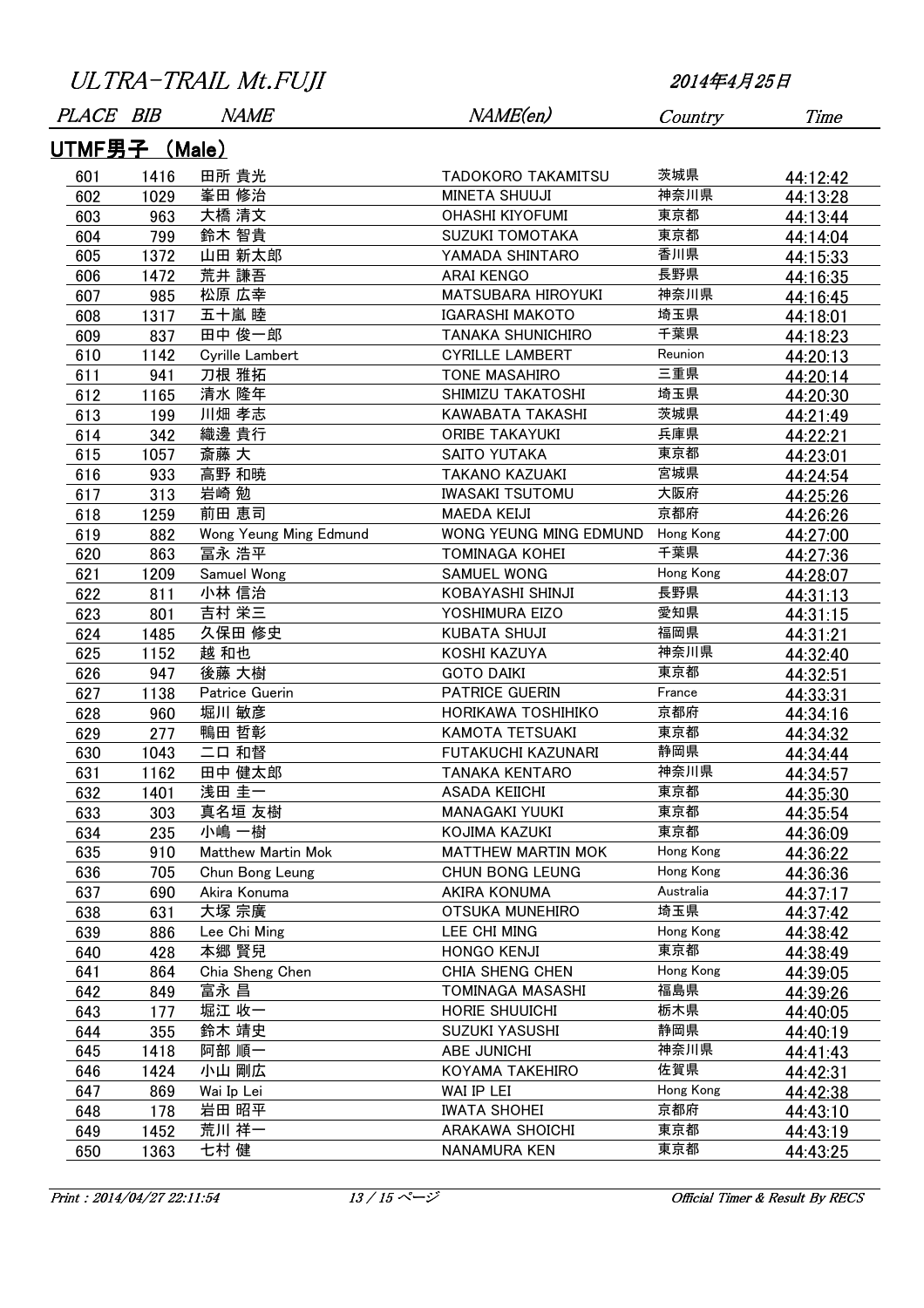| PLACE BIB     |      | <i>NAME</i>              | NAME(en)                  | Country              | Time     |  |
|---------------|------|--------------------------|---------------------------|----------------------|----------|--|
| UTMF男子 (Male) |      |                          |                           |                      |          |  |
| 651           | 704  | Kwok Wai Ho              | KWOK WAI HO               | Hong Kong            | 44:44:15 |  |
| 652           | 1065 | 小松 大雄                    | <b>KOMATSU TAKEO</b>      | 神奈川県                 | 44:44:19 |  |
| 653           | 1006 | 丸 明弘                     | <b>MARU AKIHIRO</b>       | 東京都                  | 44:44:29 |  |
| 654           | 1443 | 古山 康夫                    | <b>FURUYAMA YASUO</b>     | 千葉県                  | 44:46:20 |  |
| 655           | 582  | 高橋 弘毅                    | <b>TAKAHASHI KOKI</b>     | 群馬県                  | 44:46:31 |  |
| 656           | 415  | 太田 哲也                    | <b>OTA TETSUYA</b>        | 東京都                  | 44:47:34 |  |
| 657           | 1224 | 石住 隆司                    | <b>ISHIZUMI TAKASHI</b>   | 奈良県                  | 44:48:52 |  |
| 658           | 1503 | 吉野 聰史                    | YOSHINO SATOSHI           | 埼玉県                  | 44:48:54 |  |
| 659           | 1195 | 岡野 広希                    | <b>OKANO HIROKI</b>       | 静岡県                  | 44:49:50 |  |
| 660           | 748  | 荒井 浩二郎                   | ARAI KOJIRO               | 東京都                  | 44:50:25 |  |
| 661           | 1121 | 古賀 英蔵                    | KOGA EIZO                 | 福岡県                  | 44:50:59 |  |
| 662           | 1487 | 伊藤 知彦                    | ІТО ТОМОНІКО              | 大阪府                  | 44:51:10 |  |
| 663           | 522  | 小嶋 功義                    | KOJIMA ISAO               | 神奈川県                 | 44:51:42 |  |
| 664           | 774  | 織本 雅也                    | ORIMOTO MASAYA            | 茨城県                  | 44:54:34 |  |
| 665           | 565  | 鈴木 洋介                    | <b>SUZUKI YOSUKE</b>      | 東京都                  | 44:54:45 |  |
| 666           | 513  | 折田 博史                    | <b>ORITA HIROSHI</b>      | 大阪府                  | 44:55:12 |  |
| 667           | 1028 | 安井 英樹                    | YASUI HIDEKI              | 愛知県                  | 44:55:38 |  |
| 668           | 772  | 渡邉 修                     | WATANABE OSAMU            | 岐阜県                  | 44:56:08 |  |
| 669           | 357  | 保谷 武                     | <b>HOYA TAKESHI</b>       | 埼玉県                  | 44:58:02 |  |
| 670           | 572  | 内田 和樹                    | <b>UCHIDA KAZUKI</b>      | 東京都                  | 44:58:35 |  |
| 671           | 364  | 高橋 哲平                    | <b>TAKAHASHI TEPPEI</b>   | 東京都                  | 44:58:47 |  |
| 672           | 1049 | 本間 賢                     | <b>HOMMA KEN</b>          | 東京都                  | 44:59:10 |  |
| 673           | 713  | Danh Pham Kim            | <b>DANH PHAM KIM</b>      | France               | 44:59:45 |  |
| 674           | 564  | 渡部 陵                     | <b>WATANABE RYO</b>       | 東京都                  | 45:00:46 |  |
| 675           | 343  | 村鳥 康幾                    | <b>MURATORI YASUKI</b>    | 福岡県                  | 45:01:01 |  |
| 676           | 746  | 張 成道                     | <b>CHAN SONDO</b>         | 千葉県                  | 45:02:59 |  |
| 677           | 595  | John Ngai                | <b>JOHN NGAI</b>          | <b>United States</b> | 45:03:49 |  |
| 678           | 1434 | 山影 智美                    | YAMAKAGE TOMOMI           | 岩手県                  | 45:05:57 |  |
| 679           | 1104 | 小瀬川 正尚                   | KOSEGAWA MASANAO          | 岩手県                  | 45:05:57 |  |
| 680           | 992  | 伊藤 宜紀                    | ITO YOSHINORI             | 岩手県                  | 45:05:57 |  |
| 681           | 665  | 西野 良                     | NISHINO RYO               | 三重県                  | 45:06:02 |  |
| 682           | 597  | Yadi Guan                | YADI GUAN                 | China                | 45:06:39 |  |
| 683           | 1037 | 伊藤 正                     | ITO TADASHI               | 長野県                  | 45:09:05 |  |
| 684           | 110  | 吉田 徹哉                    | YOSHIDA TETSUYA           | 千葉県                  | 45:09:09 |  |
| 685           | 645  | 喜多村 亮太                   | KITAMURA RYOTA            | 神奈川県                 | 45:09:14 |  |
| 686           | 359  | 大嶌 栄介                    | <b>OSHIMA EISUKE</b>      | 東京都                  | 45:09:15 |  |
| 687           | 588  | 車谷 悟史                    | <b>KURUMATANI SATOSHI</b> | 神奈川県                 | 45:09:15 |  |
| 688           | 1277 | 外薗 博紀                    | HOKAZONO HIROKI           | 東京都                  | 45:10:11 |  |
| 689           | 1353 | 田中 新                     | <b>TANAKA SHIN</b>        | 東京都                  | 45:10:59 |  |
| 690           | 685  | 金光 君和                    | KANEMITSU KIMIKAZU        | 東京都                  | 45:12:00 |  |
| 691           | 1010 | 梅本 一                     | <b>UMEMOTO HAJIME</b>     | 東京都                  | 45:14:55 |  |
| 692           | 1005 | 棚田 隆幸                    | <b>TANADA TAKAYUKI</b>    | 福島県                  | 45:15:35 |  |
| 693           | 808  | 武本 真哉                    | <b>TAKEMOTO SHINYA</b>    | 東京都                  | 45:15:57 |  |
| 694           | 999  | 渡辺 真吾                    | <b>WATANABE SHINGO</b>    | 滋賀県                  | 45:16:30 |  |
| 695           | 590  | 田中 秀明                    | TANAKA HIDEAKI            | 埼玉県                  | 45:16:39 |  |
| 696           | 1000 | 三浦 孝夫                    | <b>MIURA TAKAO</b>        | 栃木県                  | 45:17:27 |  |
| 697           | 983  | 川上将                      | KAWAKAMI MASARU           | 埼玉県                  | 45:17:28 |  |
| 698           | 1506 | 山口 誠                     | YAMAGUCHI MAKOTO          | 新潟県                  | 45:20:23 |  |
| 699           | 1238 | 藤田 耕市                    | <b>FUJITA KOICHI</b>      | 神奈川県                 | 45:21:09 |  |
| 700           | 902  | Khairul Anuarabdul Rahim | KHAIRUL ANUARABDUL RAHI   | Malaysia             | 45:21:25 |  |

Print : 2014/04/27 22:11:54 14 / 15 ページ : 2014/04/27 22:11:54 0fficial Timer & Result By RECS